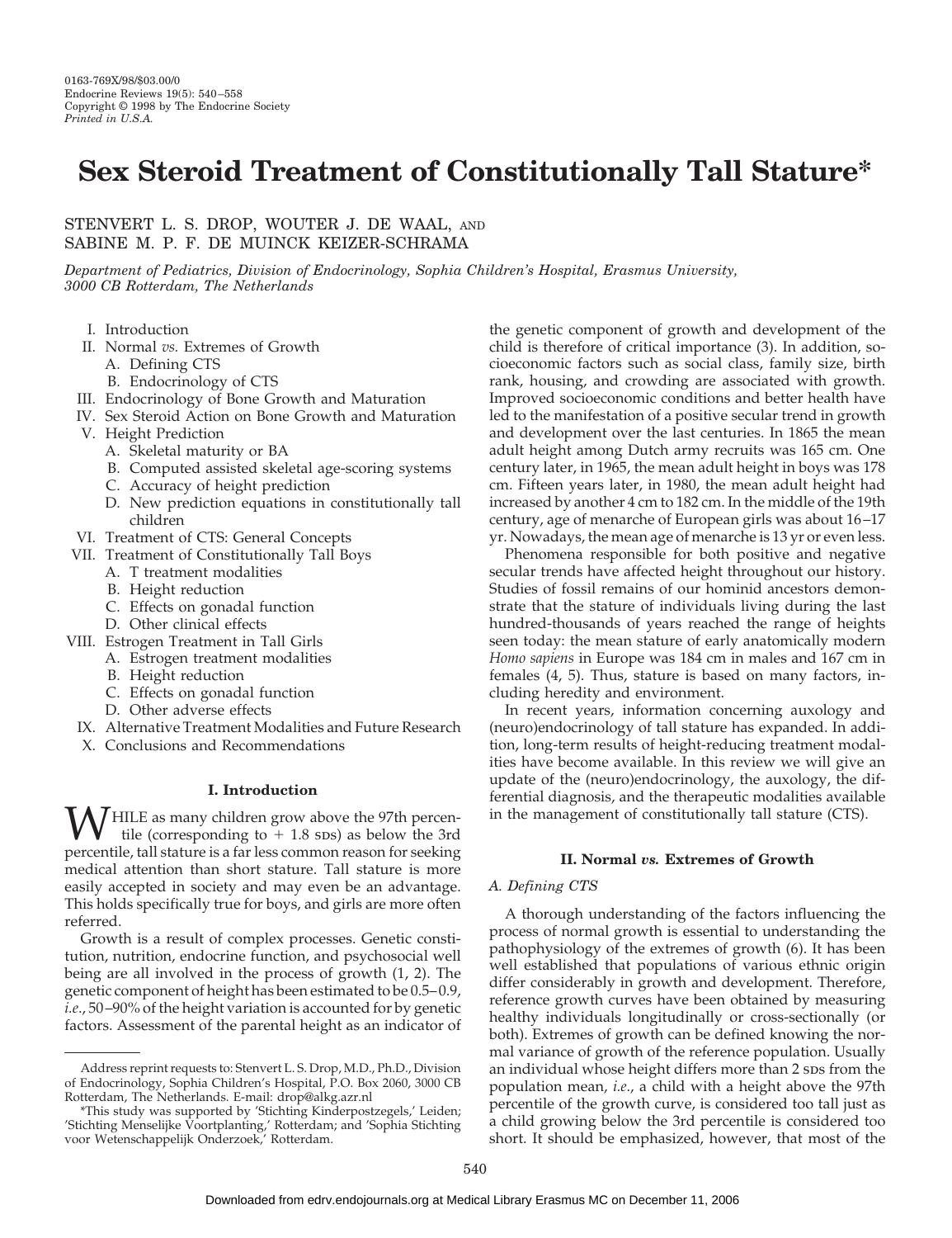| TABLE 1. Mean or median and $+$ 1.8 sp height (p97) values (cm) in various countries |
|--------------------------------------------------------------------------------------|
|--------------------------------------------------------------------------------------|

| Country (year of         | Height (boys)  |                          | Height (girls) | Reference                |                |
|--------------------------|----------------|--------------------------|----------------|--------------------------|----------------|
| ascertainment)           | Mean or median | $(+ 1.8 \text{ SD/p97})$ | Mean or median | $(+ 1.8 \text{ SD}/p97)$ |                |
| The Netherlands (1985)   | 182.0          | 194.5                    | 168.3          | 179.8                    | $\overline{ }$ |
| Germany (1992)           | 179.9          | 192.5                    | 167.0          | 179.0                    | 8              |
| Sweden (1976)            | 179.1          | 192.4                    | 165.5          | 178.2                    | 9              |
| Czechia (1993)           | 178.3          | 191.7                    | 165.0          | 176.8                    | 10             |
| Denmark (1982)           | 179.4          | 190.4                    | 166.0          | 176.0                    | 11             |
| United Kingdom (1995)    | 176.4          | $190.5^a$                | 163.6          | $176.0^a$                | 12             |
| <b>USA (NHCS) (1977)</b> | 176.8          | $187.6^{b}$              | 163.7          | $173.6^{b}$              | 13             |
| France (1979)            | 175.0          | 187.0                    | 163.0          | 174.5                    | 14             |
| Mexico $(1975)$          | 172.8          | 186.3                    | 160.6          | 174.5                    | 15             |
| Turkey (1978)            | 173.5          | 186.0                    | 160.0          | 171.0                    | 16             |
| Argentina (1987)         | 172.8          | 185.6                    | 160.7          | 172.2                    | 17             |
| Korea (1979)             | 170.2          | 180.0                    | 157.6          | 166.5                    | 18             |

 $\frac{a}{b}$  p98.

children who grow beyond these percentiles are part of a continuum of a normal distribution curve, and only a minority will have a defined abnormality.

CTS is defined as a condition in which the height of an individual is 2 sps above the corresponding mean height for a given age, sex, and population group. As shown in Table 1, height p97 values vary substantially among various populations. The Scandinavians and the Dutch are among the tallest people in the world.

In CTS, usually one or both parents are tall; thus, genetic and familial factors are most important etiologically. Mean birth length is in the 75th percentile, and tall stature becomes evident at the age of 3–4 yr. Growth velocity is accelerated in early childhood but slows down after 4–5 yr of age when the growth curve starts to parallel the normal curves (19).

The diagnosis is generally made from the family history of growth and from physical examination. No apparent abnormalities are present at physical examination, which permits distinction from excessive growth syndromes such as Marfan syndrome and Klinefelter syndrome (see Table 2).

TABLE 2. The differential diagnosis of tall stature

A. Variants of normal growth: constitutionally (familial) tall stature

- 1. Sex-chromosome related disorders Klinefelter syndrome and variants XXY syndrome XYY syndrome 2. Overgrowth syndromes with advanced bone maturation Sotos syndrome Weaver syndrome Marshall-Smith syndrome Beckwith Wiedemann syndrome Hyperinsulinism 3. Syndromes with tall stature as outstanding feature Marfan syndrome Marfanoid phenotype MEN IIB
	- Hemocysteinuria
	- Estrogen inactivity/resistance

C. Secondary growth disorders GH excess

Precocious (pseudo) puberty

MEN IIB, Multiple endocrine neoplasia IIB.

## *B. Endocrinology of CTS*

A significant positive correlation has been established between growth and GH secretion in studies of children with various heights (20–22). In a recent study, insulin-like growth factor (IGF-I) levels in prepubertal children correlated significantly with height velocity in the following year (23). In CTS children, relatively high levels of IGF-I were measured (24).

At the time of puberty GH secretion increases. Sex-specific changes regarding the timing of the pubertal increase of GH secretion during puberty have been found by analyzing 24-h GH profiles in healthy boys and girls (25). This increase, occurring about 1 yr earlier in girls than in boys, is correlated to estradiol levels in both boys and girls (26, 27). Similarly, serum levels of IGF-I rise at puberty (23). In boys with delayed puberty, testosterone (T) treatment caused increased GH pulse amplitude, thereby increasing the mean serum GH concentration. T exerts its effect on GH via an estrogendependent mechanism by increasing hypothalamic GHRH release (28). Paradoxical GH responses to glucose loading and to administration of TRH or GHRH, similar to those seen in acromegaly, have been observed in some CTS children (29–31). However, these observations have not been substantiated in studies properly controlled for age and stage of puberty. Tauber *et al.* (32) showed a clear heterogeneity of GH secretion in tall children, with some of them even having low GH secretion (32). Therefore, abnormal responses may be related more to the stage of puberty of the child than to abnormalities of GH secretion (33).

In conclusion, constitutionally tall children are healthy children without hard evidence of pathology of the GH-IGF-I axis.

#### **III. Endocrinology of Bone Growth and Maturation**

Given that stature of patients with CTS appears to have a genetic basis, it is worthwhile to review the biological factors known to regulate normal skeletal growth. This information is relevant in the context of the current treatment modalities of CTS, which are based on sex steroid action on bone growth and maturation (see below).

*<sup>b</sup>* p95.

B. Primary growth disorders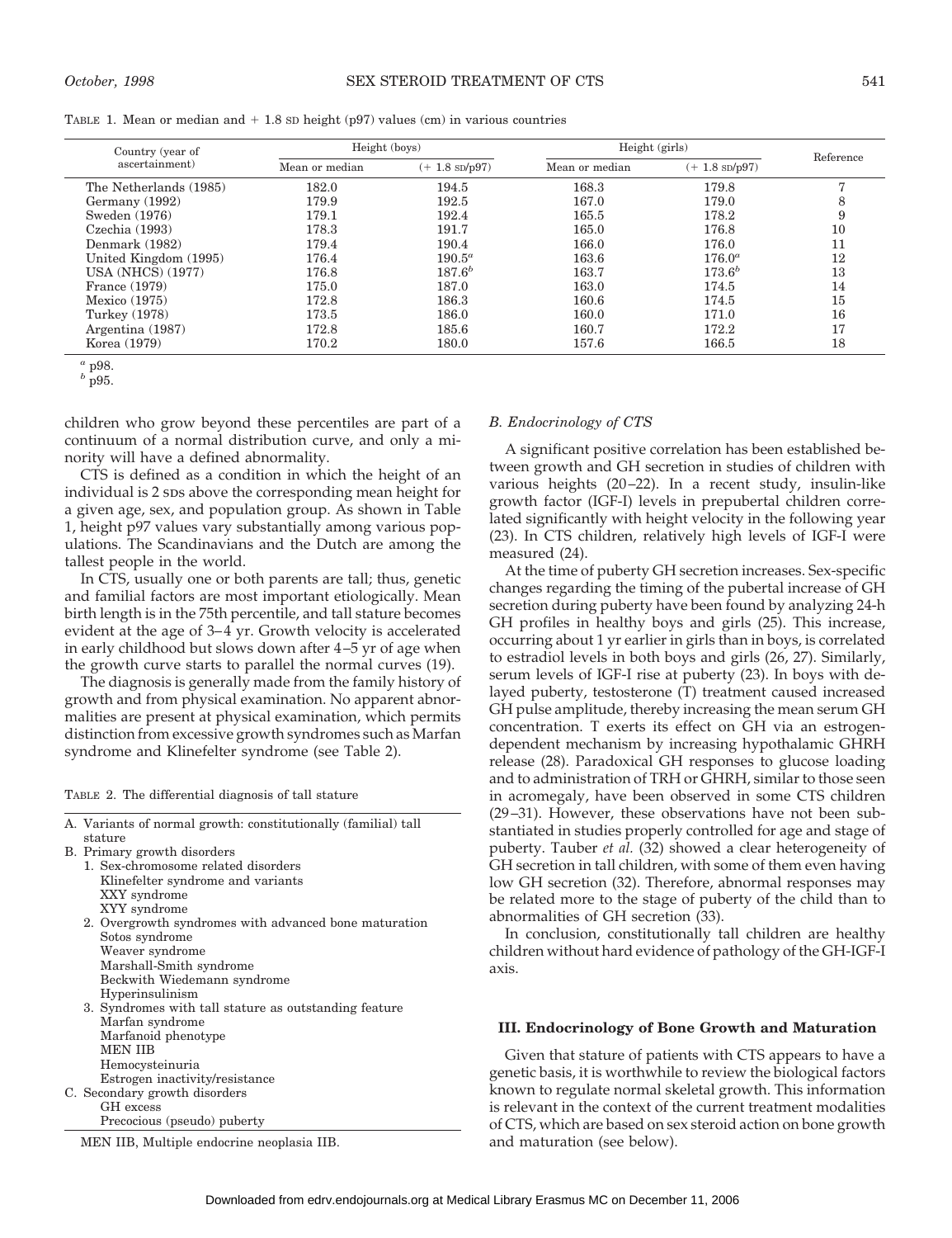Longitudinal bone growth is the result of expansion of the growth plate cartilage. As puberty proceeds, a progressive decrease in cartilage expansion occurs. Because the vascular invasion and resorption of calcified cartilage by chondroclasts exceeds cartilage expansion, there is a progressive thinning of the growth plate. Ultimately, the growth plate becomes perforated and longitudinal bone growth ceases (34, 35).

The regulation of longitudinal bone growth is very complex, and several factors, including nutritional, endocrine, paracrine, and autocrine, are necessary (36). For normal bone growth and maturation the gonadal steroids are essential in conjunction with several hormones and growth factors:

*1. GH.* GH has been shown to stimulate long bone growth in a dose-dependent fashion. At the cellular level GH interacts with the GH receptor. The expression of GH receptors is developmentally regulated in epiphyseal chondrocytes (37). There is ample evidence that GH interacts directly with cells of the growth plate and not only through IGF-I (*vide infra*). Green and associates (38) have proposed the dual effector theory based on *in vitro* observations (see also Ref. 39). This theory states that GH is a prerequisite of cartilage maturation. Priming of resting chondrocytes in the growthplate by GH is required for IGF-I to promote 'clonal expansion' of growth plate chondrocytes and to stimulate skeletal growth. More recently it has been suggested that this theory may not apply to the *in vivo* situation. The presence of GH receptors is not limited to resting chondrocytes. It was shown that both IGF-I and GH exerted their effect at each stage of differentiation rather than acting specifically upon particular subpopulations of cells at certain phases of chondrocyte differentiation (40). The observation that GH-overproducing transgenic mice have a significantly larger size than their controls, while IGF-I transgenic mice have a normal size, would support the theory of a differential effect of GH and IGF.

However, transgenic models are inadequate for studying the independent actions of IGF-I and GH as in IGF-overproducing transgenic mice GH production is not completely suppressed (41).

*2. Thyroid hormone.* Thyroid hormones are crucial for bone growth because of their direct effects on bone. In addition, there are indirect effects by stimulating pituitary GH release (42), thereby increasing serum IGF-I levels. Lastly, effects of thyroid hormone on IGF-I generation by chondrocytes have been demonstrated (43). The obvious experiment of nature is represented by the syndrome of resistance to thyroid hormone hallmarked by short stature and marked delayed bone maturation (44).

*3. Vitamin D.* In addition to the crucial role of vitamin D in bone mineralization, several observations point to a possible role in chondrocyte proliferation and bone growth. In rats, proliferation of growth plate chondrocytes is decreased by high doses and increased by low doses of 1,25-dihydroxyvitamin  $D_3$  [ 1,25-(OH)<sub>2</sub>D<sub>3</sub>] (45). Moreover, short stature and delayed bone maturation may be present in the syndrome of vitamin D resistance (46).

*4. Growth factors.* As IGF-I and -II are among the most prevalent growth factors secreted by skeletal cells and have important actions on bone formation, it is reasonable to predict that they play a significant role in bone growth and maturation. In the circulation IGF-I and -II form a complex with IGF-binding proteins, and there is little, if any, free IGF-I or -II available in bone. Thus, locally secreted IGF-I and -II acting in a paracrine or autocrine manner might play an even more important role in the regulation of growth plate cell function. IGFs enhance the differentiated function of the osteoblast and increase collagen synthesis. Moreover, IGFs decrease collagen degradation and IGF-I (but not IGF-II) increases osteoclast recruitment (41).

The synthesis of IGF-I and -II takes place in cells of osteoblast lineage and is controlled by systemic hormones (stimulatory: PTH, GH, estrogens; inhibitory: cortisol, vitamin D) and local factors (stimulatory: bone morphogenetic proteins,  $PGE_2$ ; inhibitory: fibroblast growth factor, transforming growth factor, platelet derived growth factor).

In addition, skeletal cells synthesize a variety of IGF-binding proteins (IGFBP). They act to regulate and modulate the local actions of IGFs. Most IGFBPs have been shown to have inhibitory effects on either IGF-I or -II. However, IGFBP-5 has been shown to potentiate IGF-II action on osteoblast- derived cell lines (47).

## **IV. Sex Steroid Action on Bone Growth and Maturation**

The pubertal growth spurt has long been considered to be an androgen-dependent process. However, there is abundant clinical and experimental evidence showing that estrogens may be primarily responsible for accelerated growth during puberty (48). It is remarkable that peak height velocity occurs in girls and boys when estradiol levels are not only low but also quite similar (49, 50). Still, a direct relationship between levels of  $E_2$ , GH, and pubertal growth has not been established (51, 52).

Girls with Turner syndrome show a growth spurt during estrogen replacement therapy (53–55). Similarly, girls with central or pseudo-precocious puberty with clearly elevated estrogen levels show increased height velocity and premature epiphyseal closure (56). Whereas in patients with androgen insensitivity syndrome the growth spurt resembled that of women both in magnitude and timing, mean final adult height was taller than in normal women but shorter than in normal men (22, 48, 57). This would suggest that Y chromosome-related factors contribute to stature. Patients with familial male precocious puberty treated with antiandrogens alone did not revert to a normal prepubertal growth rate but only when an aromatase inhibitor was added (58).

Studies of acute infusion of gonadal steroids in peripubertal children have illustrated the complexity of the relationship between gonadal steroids and the GH/IGF axis (49, 59, 60). These studies suggest sex differences in the control of GH secretion in the response to  $E_2$  during puberty. Moreover, acute and chronic  $E_2$  exposure may have different effects: acute infusions decrease whereas prolonged exposure may increase GH bioactivity (60).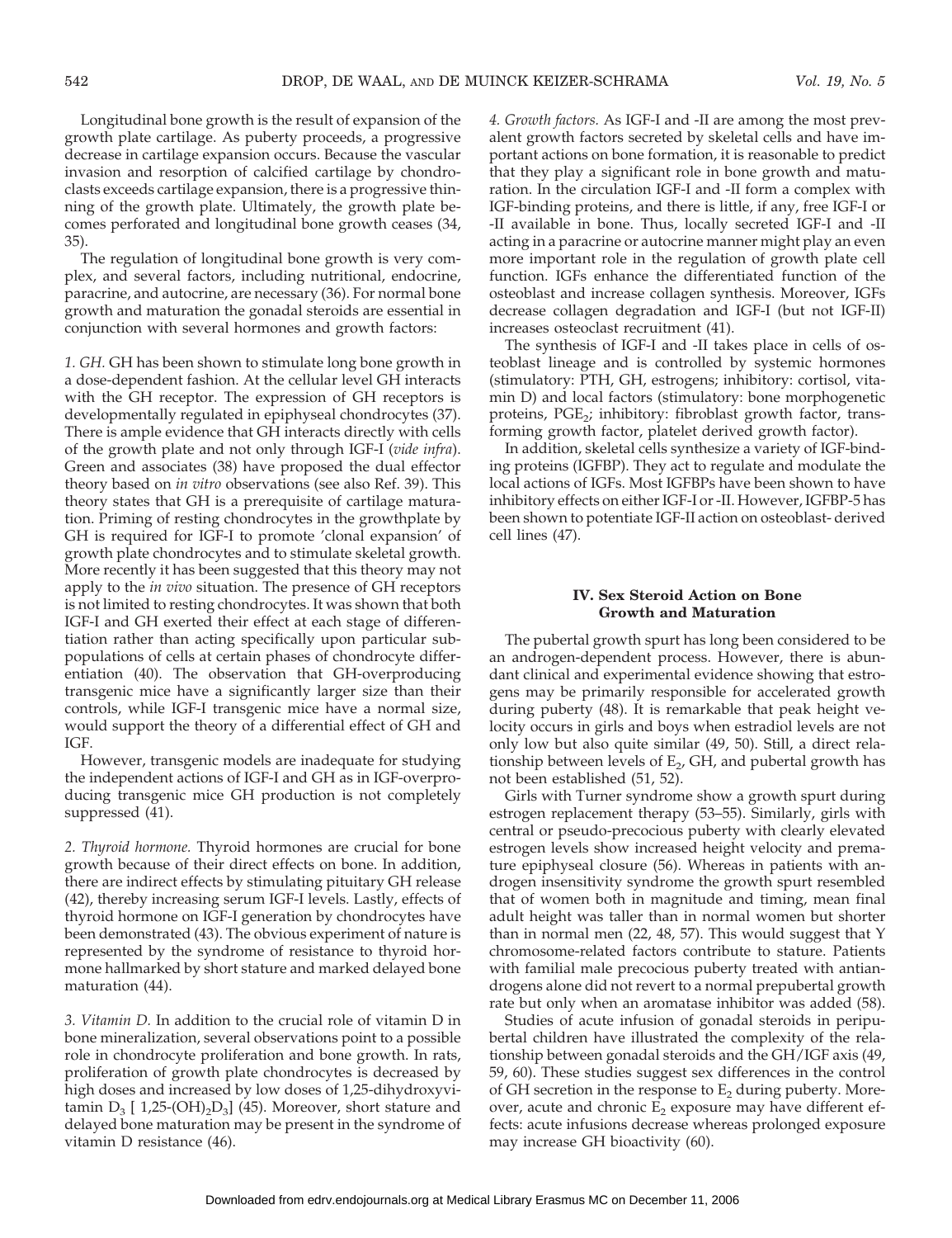There is also evidence for a dose dependency as high doses of estrogens result in decreased growth velocity in both males and females (58, 61, 62). High-dose estrogen treatment decreased IGF-I levels in acromegalic patients as well as in tall girls (63, 64). Recently, a man was described with estrogen resistance. He had a normal prepubertal growth and normal timing of onset of secondary sex characteristics. Despite full masculinization he continued to grow. At 18 yr his height was 204 cm, and the growth velocity was 1 cm/yr. The bone maturation and mineralization were both markedly retarded (65). Moreover, a phenotypic female with aromatase deficiency was described showing markedly delayed bone maturation (66). It is well known that in boys with pseudo-precocious puberty as a result of congenital adrenal hyperplasia, height velocity is increased and epiphyseal maturation is advanced, resulting in stunted adult height. There is ample evidence that androgen-stimulated growth is largely based on influencing GH release and augmentation of IGF-I. However, it is not excluded that these effects are estrogen mediated. On the other hand, nonaromatizable androgens have growth-promoting effects not mediated via GH-IGF-I axis (67). Keenan *et al.* (68) reported that nonaromatizable DHT induced and maintained accelerated growth rate in short boys with delayed puberty in spite of a 50% decline in integrated GH concentration and no change of IGF-I level, suggesting that strictly androgen-mediated skeletal growth might be exerted locally in growing cartilage.

*In vitro* studies using rat- and human-derived cells have shown that there might be a sex-specific and age-dependent responsiveness of cartilage and bone cells to sex steroids. Cells and tissues derived from males respond primarily to T, whereas cells and tissues derived from females respond primarily to estrogen. The best response was obtained in tissue from children in early puberty (69–71). The mechanism of action of the gonadal steroids on growth plate cartilage is poorly understood. The effect of estrogens on proliferation of human chondrocytes *in vitro* was shown to be biphasic: at low concentration a stimulatory effect was observed, while at supraphysiological doses inhibition was observed.

High doses of estrogens stimulate the maturation of cartilage without increasing the growth rate: cell division by cartilage cells is inhibited in the proliferative zone of the growth plate, and the age-related decrease in size of the hypertrophic chondrocytes is accentuated by estrogens (72– 76). The latter effects were not overcome by the addition of GH or IGF, suggesting that estrogens may act directly on chondrocytes or may influence the release of factors that inhibit cell proliferation locally (77). Using fetal rat osteoblasts in culture, McCarthy *et al.* (78) established that estrogens do not alter IGF-I promotor activity but inhibit the biological effects of all hormones that act through cAMP to regulate skeletal IGF-I expression and activity.

Collectively, bone growth and bone maturation are the result of a complex interplay of various hormones in which GH and the gonadal steroids have a pivotal role. Moreover, there might be a sex-specific and age-dependent responsiveness of cartilage and bone cells to sex steroids. At the level of the growth plate, estrogen receptor-mediated processes appear essential in expressing the effects of sex steroids.

### **V. Height Prediction**

Height prediction plays a key role in the management of children with growth disorders and consequently in children with CTS. Therapeutic intervention is based on the estimated height prognosis: whenever the height prognosis exceeds a certain limit (usually 2 sps above the mean of the population), treatment might be considered. Hence, accurate techniques for reliable height predictions are essential. The suitability and importance of skeletal maturity as a predictor variable for adult height have long been recognized (79–82). The techniques of Tanner-Whitehouse and Bayley-Pinneau both share the use of bone age (BA) as an indicator of skeletal maturity to estimate final adult height. The first prediction method uses the BA method developed by Tanner *et al*. (80), whereas the latter utilizes the BA method of Greulich and Pyle (83). Each BA determination is linked with potential problems as briefly summarized below (84).

#### *A. Skeletal maturity or BA*

A measure of skeletal maturity is generally obtained by assessing the appearance and shape of the bones of the hand and wrist on an x-ray. These appearances change with age, and their rate of change is a direct measurement of the rate of maturation. Various methods of evaluation of BA and maturity have been developed over the years. The methods most commonly used are the Greulich and Pyle Atlas (83) and the Tanner-Whitehouse (TW2) method (79, 80). In addition, other methods such as the FELS-method are also available (85).

The method of Greulich and Pyle for BA estimation is presented as an atlas of examples of radiographs of the left hand and wrist of healthy children at various ages (83). The children who form the standard group were drawn from the Brush Foundation Study, which selected children from the better socioeconomic strata in Cleveland, Ohio, from 1930 onward. All the children were white, had been born in the United States, and were of North European ancestry. Each of the standards of the atlas was selected from a large number of children of the same sex and age. All films were arranged in order of increasing maturity, and the film chosen as the standard is the one most representative of the central tendency or anatomical mode. The BA is determined by comparison with the standards.

The Tanner-Whitehouse technique describes maturity indicators for each bone of the hand and wrist (79, 80). Each bone progresses through a series of specific stages with assigned weighted scores. These scores are added to form a maturity score, which in turn can be converted to a corresponding BA. The source data for this method were obtained from large groups of British children of an average socioeconomic level in the 1950s.

The major problem in both techniques is that subjective processes and discontinuous scales are used that result in considerable inter- and intrarater variability in BA (84, 86– 88). In a direct comparison, the BA as determined by the Greulich and Pyle method is generally about 1 'year' less than that as assessed by the Tanner-Whitehouse technique (86, 87, 89). One should realize, however, that BA determinations are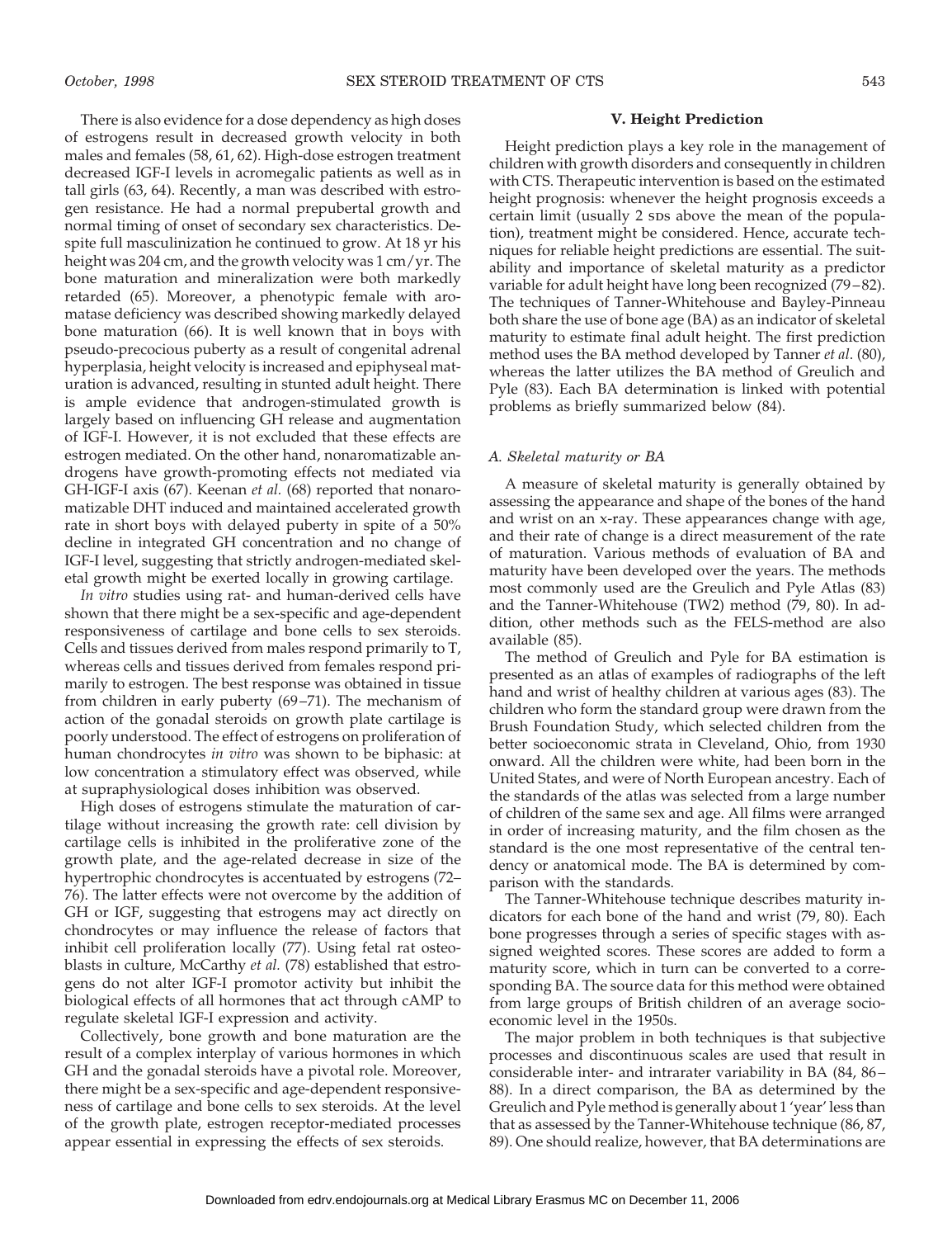*estimates* of maturity and that, in fact, there is no objective quantification available. Recently, various authors have discussed the main problems of skeletal maturation assessment and the sources of possible bias (90–92). Therefore, it is mandatory that one is acquainted with the specific qualities of the BA determination method used.

#### *B. Computed assisted skeletal age-scoring systems*

As stated above, estimates of BA do not advance smoothly as the child matures but in a saltatory fashion. In the TW2 system, a difference of one stage in the rating of a particular bone may result in an increase of 0.3 'years' in BA. In actuality, skeletal maturity will advance gradually. To diminish the errors in the interpretation of maturity and to improve BA ratings, the TW2 system has been transformed recently by the original author into a computerized image analysis system using a continuous scale Computer-Assisted Skeletal Age System: CASAS (93, 94). So far, a limited number of studies have been performed on the reliability and validity of CA-SAS in healthy children and in children with tall stature (95–97). Results indicate that reliability of the CASAS ratings is extremely high, both within and across operators. Moreover, in longitudinal series, BA does advance far more smoothly compared with manual scores. With regard to children with tall stature, CASAS was found quite applicable. The CASAS method, however, is not without drawbacks and is still, to some extent, user dependent. Further developments are needed to improve these aspects.

#### *C. Accuracy of height prediction*

Prediction methods that have survived the tests of clinical usefulness are those that incorporate a multitude of variables relating to adult height and maturity and that are sensitive in their assessment of childhood maturity (82). Most prediction methods are based on growth data of unselected normally growing children. Therefore, when applied to children with tall stature, critical appraisal of their qualities is required. Knowledge concerning the specific advantages and disadvantages of the various methods is of utmost importance since it may influence possible therapeutic intervention.

Thus far, only a limited number of studies have been performed testing the reliability of height prediction methods in large groups of untreated children with tall stature. The accuracy of height prediction may be expressed mathematically as the difference between predicted adult height and actual adult height. In this way, positive values indicate overestimation, and negative values reflect underestimation of the final adult height. Absolute errors demonstrate the method's overall predictive error and is not influenced by over- or underestimation.

Table 3 summarizes the accuracy of various prediction methods in *boys* with tall stature (98–101). The systematic tendency of the prediction methods to over- or underestimate final adult height are not consistent. Variation in initial clinical data (CA and BA) and time definition of reaching adult height may account for this inconsistency. In general, however, the method of Bayley-Pinneau tends to overestimate final height, whereas the method of Tanner-Whitehouse slightly under- or overestimates final height. Joss *et al*. (102) described a systematic overprediction of the Bayley-Pinneau technique in a study of 32 tall boys. In addition, they reported a systematic overprediction using the Tanner-Whitehouse method, which was even more pronounced at an older BA. Some investigators have used repeated predictions in the same subject for accuracy assessment. This may have induced bias in reported means and/or standard deviations of the errors of prediction. When the group of patients was divided into age-specific subgroups it appeared that with increasing age both methods became more accurate in predicting adult height (100, 101). In our study the Index of Potential Height (IPH) based on the BA of Greulich and Pyle was found to be the most reliable method as it showed the lowest mean error and mean absolute error,  $-0.1$  (2.9) cm and 2.3 (1.8) cm, respectively (101). The IPH is based on the assumption that the height sp scores for BA [rather than for chronological age (CA)] remains constant up to final height.

The accuracy of height prediction methods in *girls* with tall stature is given in Table 4 (64, 101, 103–109). Again, inconsistency is present in reported errors of prediction, probably due to differences in initial clinical data and timing of adult height assessment. Nevertheless, the mean errors are found to be rather small, indicating that height prediction in tall girls is quite accurate regardless of which method is used. As in boys, predicting adult height became more accurate with increasing age (101). The mean absolute errors were also small, a confirmation of their reliability. It seems that there is no 'best' prediction method in tall girls; the choice of method for use in daily practice may therefore depend on the preference and experience of the clinician.

TABLE 3. Mean error of prediction (cm) of the Bayley-Pinneau and Tanner-Whitehouse method in untreated constitutionally tall boys (prediction minus actual height)

|                 |                    | Prediction method (SD) | Reference         |     |
|-----------------|--------------------|------------------------|-------------------|-----|
| Study           | Number of patients | Bayley-Pinneau         | Tanner-Whitehouse |     |
| Zachmann et al. |                    | $+2.3$                 | $+0.02(3.7)$      | 98  |
| Brämswig et al. |                    | $+1.7(4.5)$            | $+1.1(4.4)$       | 99  |
| Brämswig et al. | 42                 | $+2.1(4.8)$            | $+0.6(5.4)$       | 100 |
|                 |                    | Absolute error         | Absolute error    |     |
|                 |                    | 4.0(3.3)               | 4.2(3.3)          |     |
| De Waal et al.  | 55                 | $+2.8(3.6)$            | $-0.9(4.8)$       | 101 |
|                 |                    | Absolute error         | Absolute error    |     |
|                 |                    | 3.3(3.1)               | 3.9(2.9)          |     |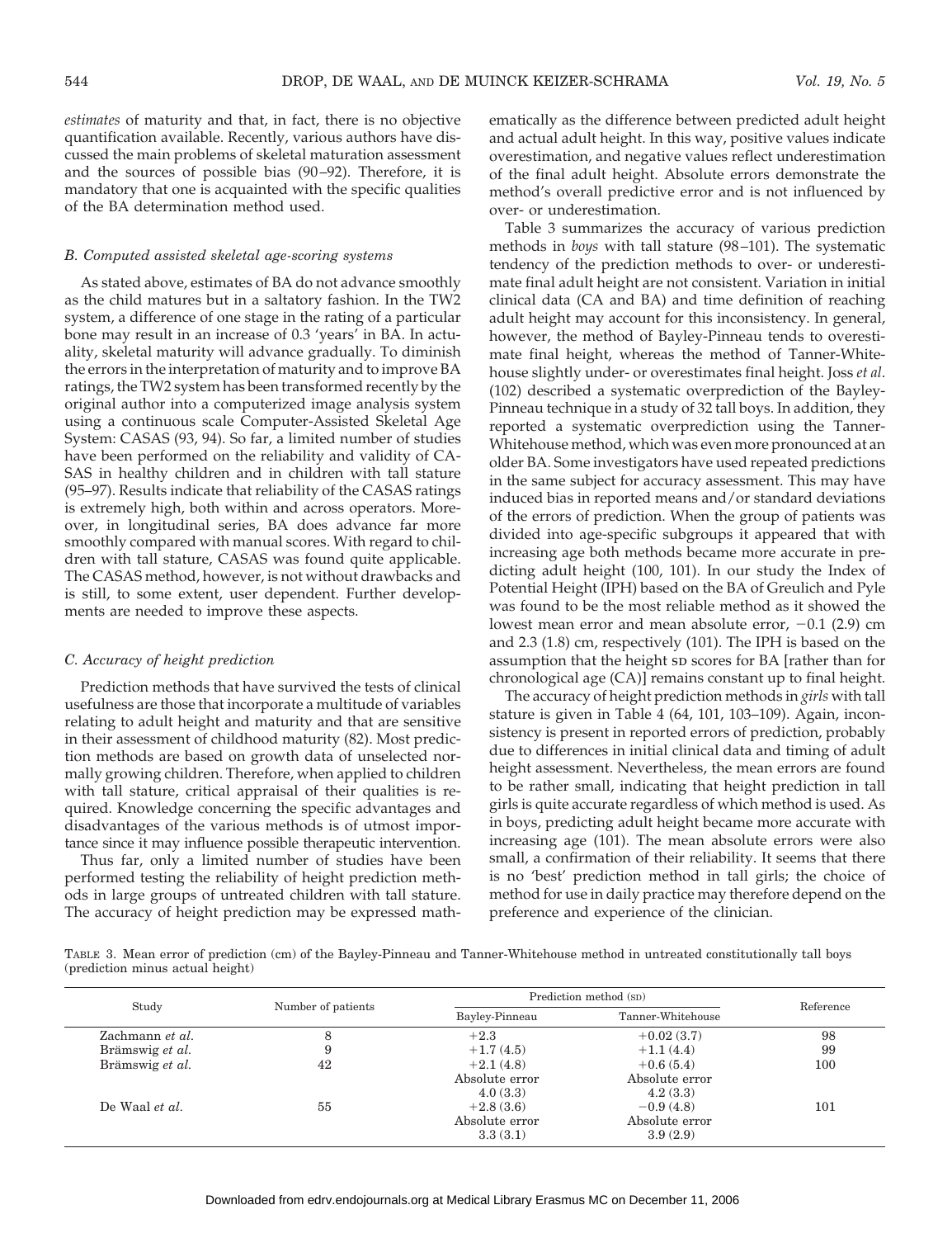|                                  |  | TABLE 4. Mean error of prediction (cm) of the Bayley-Pinneau and Tanner-Whitehouse method in untreated constitutionally tall girls |
|----------------------------------|--|------------------------------------------------------------------------------------------------------------------------------------|
| (prediction minus actual height) |  |                                                                                                                                    |

| Study                  | Number of patients | Prediction method (SD) | Reference         |     |
|------------------------|--------------------|------------------------|-------------------|-----|
|                        |                    | Bayley-Pinneau         | Tanner-Whitehouse |     |
| Zachmann et al.        | 9                  |                        | $+0.4(3.8)$       | 103 |
| Reeser <i>et al.</i>   | 14                 | $-0.8$                 | $+0.1$            | 104 |
| John and Schellong     | 18                 | $+1.3(2.5)$            | $+0.7(2.5)$       | 105 |
| Schambach and Nitschke | 26                 | $-0.5(2.5)$            |                   | 106 |
| Bartsch et al.         | 23                 | 0.6(2.2)               |                   | 107 |
| Svan et al.            | 12                 | $+1.2(1.5)$            |                   | 64  |
| Ignatius et al.        | 28                 | $-0.9$                 |                   | 108 |
|                        |                    | $-1.0$                 |                   |     |
|                        |                    | $+0.8$                 |                   |     |
| Joss <i>et al.</i>     | 21                 | $+2.4(2.9)$            | $+1.3(2.8)$       | 109 |
| De Waal et al.         | 88                 | $+0.5(2.7)$            | $-0.8(3.1)$       | 101 |
|                        |                    | Absolute error         | Absolute error    |     |
|                        |                    | 2.0(1.9)               | 2.3(2.2)          |     |

TABLE 5. Regression equations based on samples of untreated constitutionally tall children

| Boys $(n = 71)$ :                                                       |
|-------------------------------------------------------------------------|
| Final height = 213.66 + $0.62 \times H + 0.29 \times TH - 10.49 \times$ |
| $CA - 12.98 \times BA_{CP} + 0.72 \times (CA \times BA_{CP})$ ;         |
| $RSD = 2.6$ cm.                                                         |
| Girls ( $n = 103$ ):                                                    |
| Final height = $129.42 + 0.74 \times H + 0.17 \times TH - 7.70 \times$  |
| $BA_{CP}$ – 5.90 $\times$ CA + 041 (CA $\times$ BA <sub>GP</sub> );     |
| $RSD = 2.7$ cm                                                          |

H, Height; TH, target height.

## *D. New prediction equations in constitutionally tall children*

As stated above, for children growing at the upper extremes of normal, *i.e.*, beyond  $+2$  sp above the mean of the normal population, it seems far better to use prediction models based on growth data derived from a sample of tall children. For this reason Tanner and co-workers revised their original equations (Mark 1) (79) by including numbers of very tall (and very short) children in the new source sample in the standardizing group (Mark 2) (80). Unfortunately, only tall girls had been included. This might explain the finding of Cameron *et al*. (110) that the accuracy of prediction in tall boys did not improve comparing the older TW Mark 1 method with the revised TW Mark 2 method.

To improve height prediction in children with constitutionally tall stature, we developed regression equations based on growth data derived from a sample of untreated tall children (55 boys/88 girls) (111). Since the quality of a regression model is reflected in its residual standard deviation (RSD), the smaller the RSD the better the model predicts the dependent variable (final height) by the combination of predictor variables. In our newly developed prediction equations the RSD was 2.5 cm for both boys and girls (see Table 5). This implies that about 95% of the predictions lie within approximately 5 cm of the real value  $(\pm 2 \text{ RSD})$ . From a clinical point of view, this inaccuracy is quite acceptable. In comparison, Tanner *et al*. (79) reported RSD values up to 4.1 cm in boys and 3.6 cm in girls for the same age ranges. The prediction equations were tested on a separate sample of 32 tall children (16 boys/16 girls) and compared with other prediction techniques including the TW Mark 2 and BayleyPinneau method. The absolute errors of our prediction equations were smaller (though not reaching statistical significance) than the TW Mark 2 method and the Bayley-Pinneau technique, indicating less variability. These results give support to the idea that height prognosis in children with excessive growth is more accurate when based on growth data derived from tall children.

In conclusion, although prediction techniques may have small mean errors of prediction, it must be emphasized that considerable errors in height prognosis may be made in individual cases. This is reflected by the presence of the relatively large sps of the mean errors of the prediction method applied. It is preferable, therefore, to give predicted adult height as a height with a confidence limit (using the residual sps of the prediction technique for calculation).

#### **VI. Treatment of CTS: General Concepts**

Treatment of tall stature is generally based on psychological grounds. From a strict medical point of view, there is no reason for treatment. Therefore, the validity and necessity for treatment are questionable. Although psychosocial factors form the main reason for treatment, extensive psychological investigation before or during height reductive therapy has never been performed. Nevertheless, psychological problems in tall adolescent girls and boys have been recognized by pediatricians and endocrinologists (112–115). A commonly voiced concern is that these children feel different from their peers and that they are subject to hurtful remarks about their height. As a consequence, coping mechanisms such as kyphotic posture, social withdrawal, and even depression have been observed. Fear about future compatible partners (especially in girls) and career planning are also frequently reported problems (112–115). Practical problems for adolescents and adults alike might arise concerning clothing and shoes. Concurrent orthopedic problems, such as kyphosis or scoliosis, could make treatment desirable for purely mechanical reasons. A study of determinants of future trunk abnormalities in a cohort of 11-yr-old schoolchildren suggested that in addition to the onset of the adolescent growth spurt and the menarche, tall stature was positively associated with the incidence of adolescent idiopathic scoliosis and trunk abnormalities (116, 117).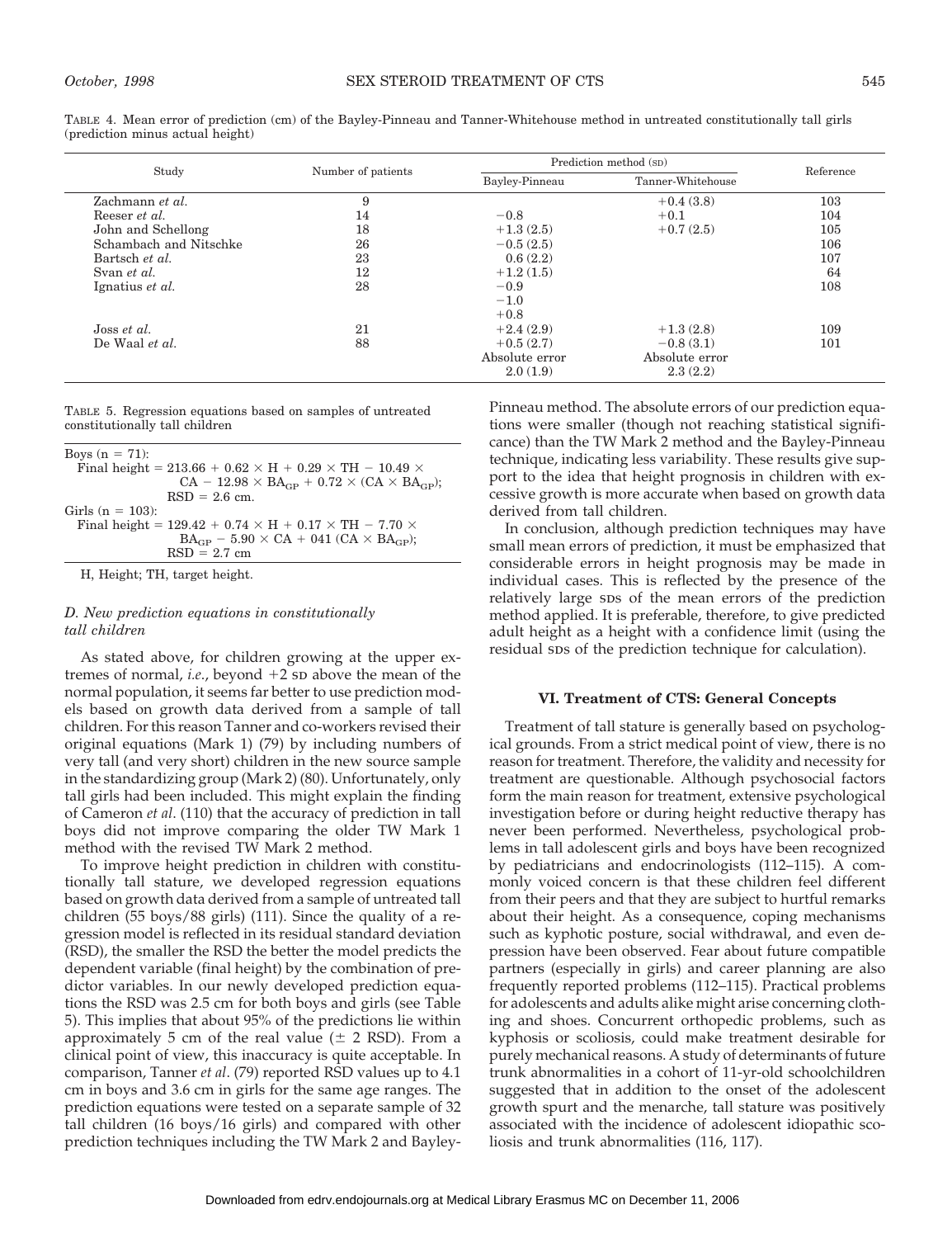Sex steroids have been used in the treatment of tall boys and girls since the late 1950s. The basis for the use of sex hormones to limit adult height came from observations in children with (pseudo-) precocious puberty. These children show early closure of the epiphyses due to premature production of gonadal steroids, which limits their eventual adult height (118, 119).

Studies mainly in children with gonadal dysgenesis have suggested a biphasic dose-dependent effect of estrogens on growth rate, low dose having a stimulatory and high dose an inhibitory effect (36, 120, 121). Furthermore, it has been demonstrated that the administration of high doses of gonadal steroids, specifically estrogens, accelerate bone maturation (98, 99, 103, 104, 112, 122–125). Since the first study in 1956, many reports have appeared describing the height-reducing effect of administration of high doses of sex hormones in girls (64, 103–109, 112, 122–131) and in boys (98, 99, 132).

#### **VII. Treatment of Constitutionally Tall Boys**

#### *A. T treatment modalities*

The effect of treatment with supraphysiological doses of T in reducing adult height in boys appears to be different from the effect of high doses of estrogens in girls. In T-treated tall boys, height velocity is not decreased and even increased in the early stages of puberty, whereas in estrogen-treated girls a decrease in growth velocity is observed (62).

It is generally agreed that the steroid hormone effects on bone maturation are due to an indirect action mediated by the GH/IGF-I axis combined with a direct effect at tissue level after metabolic conversion into estrogens (48).

The choice of the androgen preparation is unambiguous. 'Natural' compounds are preferred over 17-alkylated compounds as it has been observed that the latter may cause cholestasis and hepatic tumors and may negatively influence lipoprotein levels (115). The doses of the long-acting T esters (such as T propionate, enanthate, and decanuate) used in most studies are about 500 mg/m<sup>2</sup>/month, which correspond to roughly 4 times the normal T production rate of adult men or to about 8–10 times that of early adolescence. In clinical practice, two weekly im injections of 500 mg or 250 mg once a week are used. Whether such high doses are really necessary to obtain a maximum effect on bone maturation is not known. However, treatment with T at a mean dosage of  $265 \, \text{mg/m}^2/\text{month}$  resulted in a lower BA velocity and thereby less reduction of adult height in a small group of tall patients with hypogonadotropic hypogonadism (98). Theoretically, an alternative treatment modality is testosterone undecanoate. Testosterone undecanoate in oleic acid is administered orally and is absorbed preferentially through the lymphatics into the bloodstream bypassing first-phase degradation in the liver (133). However, dose frequency is 2–3 times a day, and circulating blood levels tend to vary substantially (134). Dose finding studies for CTS treatment have not been performed.

## *B. Height reduction*

The 'uncorrected' effect of height reductive therapy, *i.e*., height prediction minus achieved adult height, varies with

the prediction method applied. Since every single prediction method has its own prediction error, the mean effect may be 'corrected' by subtraction of the corresponding mean prediction errors (98, 99, 132) (see Table 6). In our own studies the Bayley-Pinneau prediction showed the greatest mean 'corrected' effect of 2.0 cm, while the IPH, being the most accurate method, calculated a mean 'corrected' effect of only 0.6 cm (101). An important finding, however, was that at the time of referral the control groups (tall boys and girls) were significantly different from children who had received sex hormone therapy. The proper 'net' treatment effect on final height was calculated by multiple linear regression analysis adjusting for differences in age, BA, and height prediction between treated and untreated children. The mean adjusted effect for the various prediction methods varied from  $-1.7$ to  $+0.7$  cm in boys. There was, however, a marked variation in the individual height-reducing effect, ranging from  $-2.6$ to  $+15.8$  cm. Figure 1 shows the adjusted effect of therapy according to the IPH-Greulich-Pyle prediction and its 95% confidence interval.

These outcomes are clearly less than the 'corrected' reductions of 4.7–7.5 cm previously reported (98–100, 132). In addition to the variability in adult height prediction methods as discussed above, these conflicting results may be due to differences in study design, comparability of the control group, inclusion criteria (such as age and BA at start of therapy), and therapeutic regimen. Furthermore, differences in CA at the time of final adult height was measured, and differences in BA at the time of cessation of therapy are important contributing factors.

It has been clearly shown that height reduction was dependent on the BA at start of therapy: height reduction was more pronounced when treatment was started at a younger BA (100, 101, 132). However, an important issue that caused a significant reduction in the height-limiting effect was the observation of a marked additional posttreatment growth after cessation of therapy. This posttreatment growth might partly be explained by late-pubertal completion of spinal growth. On the other hand, the additional growth could result from the fact that treatment had been stopped before complete closure of the epiphyses. A significant negative relationship between posttreatment growth and BA at the time of stopping therapy ( $r = -0.53$ ;  $P < 0.001$ ) was observed (101). The latter contrasts with the opinion of Brämswig and co-workers (132), who advocated short-term therapy and reported significant height reduction (uncorrected: 7.6 cm) with a mean BA (sp) of  $15.3(0.8)$  yr at the time of stopping therapy. However, these results seem too optimistic, since final height assessment was performed at a relatively young mean (bone) age. Moreover, others failed to show any height reducing effect using the same therapeutic strategy, but with assessment of final height at a definite later point in time (135).

As illustrated in Fig. 1, when therapy was started at a BA of 14 yr or older, adult final height significantly exceeded height prognosis at the time of start of treatment. This suggests that treatment had resulted in induction rather than reduction of growth.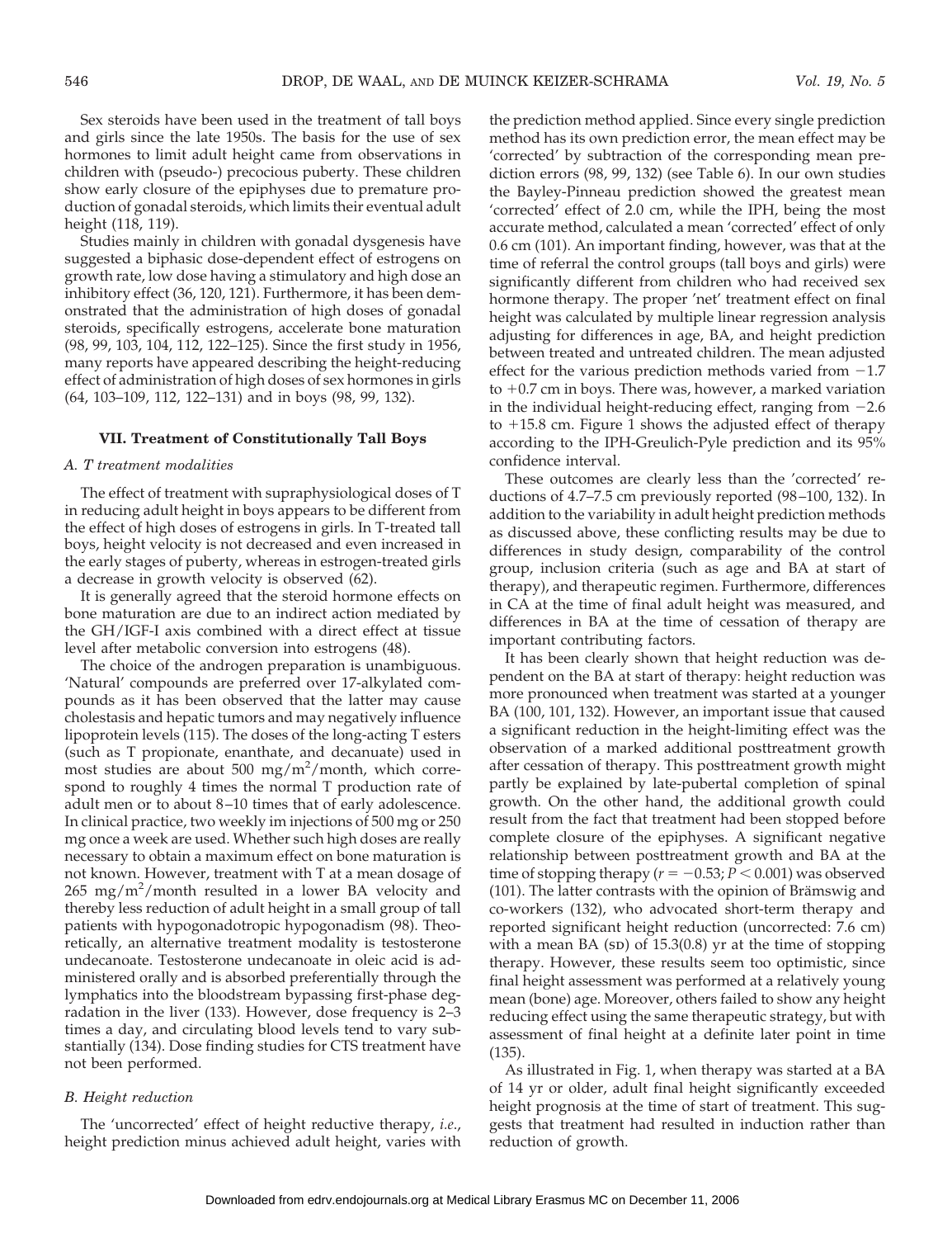| Study (Ref.)                                                                                                                                                               | Therapy                                                                                                                                                                    | $\mathcal{L}^{\mathcal{A}}$ | G-P BA          | B-P Pred HT,<br>uncorrected | Final HT<br>corrected | IW BA      | $TW$ Pred HT,<br>uncorrected | corrected <sup>a</sup><br>Final HT |
|----------------------------------------------------------------------------------------------------------------------------------------------------------------------------|----------------------------------------------------------------------------------------------------------------------------------------------------------------------------|-----------------------------|-----------------|-----------------------------|-----------------------|------------|------------------------------|------------------------------------|
| Whitelaw (1967) (187)                                                                                                                                                      | TE $200 \text{ mg}/2$ wk im                                                                                                                                                | 10.5(1.1)                   | 10.3(0.8)       | $12.7(-)$                   |                       |            |                              |                                    |
| Zachmann <i>et al.</i> (1976) (98)                                                                                                                                         | I'E $500$ mg/2 wk im<br>Controls                                                                                                                                           | 13.6 (2.6)<br>13.9(1.7)     | (4.6(0.8))<br>Ĕ | 5.4(4.8)<br>0.0(3.7)        | 5.4                   |            |                              |                                    |
| Brämswig et al. $(1981)$ $(99)$                                                                                                                                            | IE 500 $mg/2$ wk im                                                                                                                                                        | 14.2(1.3)                   | 14.0 (0.7)      | 7.2(4.0)                    | 5.9                   | 14.4 (1.0) | 6.4(4.8)                     |                                    |
|                                                                                                                                                                            | Controls                                                                                                                                                                   | 12.1(2.1)                   | (2.3(2.1)       | (4.5)                       |                       | 12.5(2.4)  | 1.1(4.4)                     |                                    |
| De Waal <i>et al.</i> $(1996) (101)$                                                                                                                                       | $TE250-500$ mg/week $-2$                                                                                                                                                   | (4.2(1.3)                   | 14.0(0.9)       | 4.8(4.9)                    | $\frac{0}{2}$         | 14.8(0.9)  | 0.5(5.3)                     |                                    |
|                                                                                                                                                                            | wk im                                                                                                                                                                      |                             |                 |                             |                       |            |                              |                                    |
|                                                                                                                                                                            | Controls                                                                                                                                                                   | 13.9(1.5)                   | 14.2(1.5)       | 2.8(3.6)                    |                       | 15.2(1.5)  | $-0.9(4.8)$                  |                                    |
| Binder et al. (1997) (181)                                                                                                                                                 | TE 500 $mg/2$ wk im                                                                                                                                                        | 14.1(1.7)                   | $13.6(1.0)^b$   | 6.3(4.6)                    | 4.4                   |            |                              |                                    |
|                                                                                                                                                                            | Controls                                                                                                                                                                   | 13.3(1.9)                   | 13.7 (1.0)      | 1.9(4.4)                    |                       |            |                              |                                    |
| to Tanner-Whitehouse (80); B-P Pred HT, prediction of final height according to Bayley-Pinneau (81); FH, final height; TW Pred HT, prediction of final height according to | Data are expressed in cm as mean (sp), n, number; CA, chronological age at start of treatment; G-P BA, bone age according to Greulich-Pyle (83); TW BA, bone age according |                             |                 |                             |                       |            |                              |                                    |
| Tanner-Whitehouse (80); TE, testosterone esters; NR, not reported; BP, Bayley-Pinneau (81); TW 2, Tanner-Whitehouse Mark 2 (80).                                           |                                                                                                                                                                            |                             |                 |                             |                       |            |                              |                                    |

Tanner-Whitehouse (80); TE, testosterone esters; NR, not reported; BP, Bayley-Pinneau (81); TW 2, Tanner-Whitehouse Mark 2 (80). *a* Correction by subtraction of the mean prediction error of the control group.

<sup>*a*</sup> Correction by subtraction of the mean prediction error of the control group

BA at start of study; BA at start of treatment not given.

BA at start of study; BA at start of treatment not given.

*October, 1998* SEX STEROID TREATMENT OF CTS 547

## *C. Effects on gonadal function*

High doses of T induce suppression of the hypothalamopituitary-gonadal axis (113, 136). Contraceptive studies in adult men have shown that androgen-induced suppression of gonadotropins and of spermatogenesis is reversible (137, 138). However, extrapolation of these data to the management of tall stature in pubertal boys must be viewed with caution since factors that regulate spermatogenesis in normally functioning adult testes may not be the same as during puberty (139). Androgen therapy in tall boys is usually initiated at the first signs of puberty, and it is in this peripubertal period that important maturational changes take place in the testis (139–144). Influenced by complex hormonal actions, these maturational processes eventually lead to initiation of spermatogenesis. Onset of spermatogenesis (spermarche) as detected by urine analysis (spermuria) appears to be an early pubertal event: the median age of spermarche has been estimated to be 13–14 yr (145–148). In addition, it is noteworthy that administration of T esters at high doses may cause morphological and cytological changes, as shown in rat and human adult testes (149–151).

*1. Plasma hormone levels.* High T levels are obtained during treatment with supraphysiological doses of androgens suppressing the hypothalamo-pituitary-gonadal axis (152).

Zachmann, Prader, and co-workers (98, 113) reported a slow recovery of pituitary gonadotropins during LHRHstimulation tests after discontinuation of T therapy. Brämswig *et al*. (136) demonstrated normalization of gonadotropin levels in 100 tall boys after discontinuation of treatment with follow-up periods up to 48 months, although transient hypergonadotropic LH- and FSH- secretory patterns were observed. In a recently published study by the same group (153), hormonal levels and testicular function were evaluated after a follow-up period of approximately 10 yr and compared with normal volunteers. Mean values of LH, FSH, PRL, T, estradiol, and sex hormone-binding globulin were in the normal range in both groups. T was lower and FSH was higher in treated tall men compared with volunteers, but the only statistically significant difference was for T. We observed different levels of gonadotropins in previously treated tall men compared with controls (tall and 'normal' men) (154). Androgen-treated tall men had significantly higher FSH levels compared with controls. Levels of plasma hormones were not significantly correlated with parameters of sperm quality; however, we observed significant negative correlations between plasma FSH levels and sperm concentration as well as the age at start of therapy in the androgentreated men. We speculate that the higher levels of FSH may reflect intratesticular changes due to androgen treatment received during a period of testicular maturation especially during the earlier pubertal stages (155). These increased FSH levels may compensate for partially disturbed germinal function to maintain normal sperm quality (156). In a subgroup of previously treated and untreated men, we also measured inhibin B, which probably is a more direct marker of spermatogenesis than FSH (157). We found similar levels, well within the normal range (F. H. De Jong and W. J. De Waal, unpublished results). On the other hand, the difference in

TABLE 6. Effect of hormonal treatment in boys with CTS

ABLE 6. Effect of hormonal treatment in boys with CTS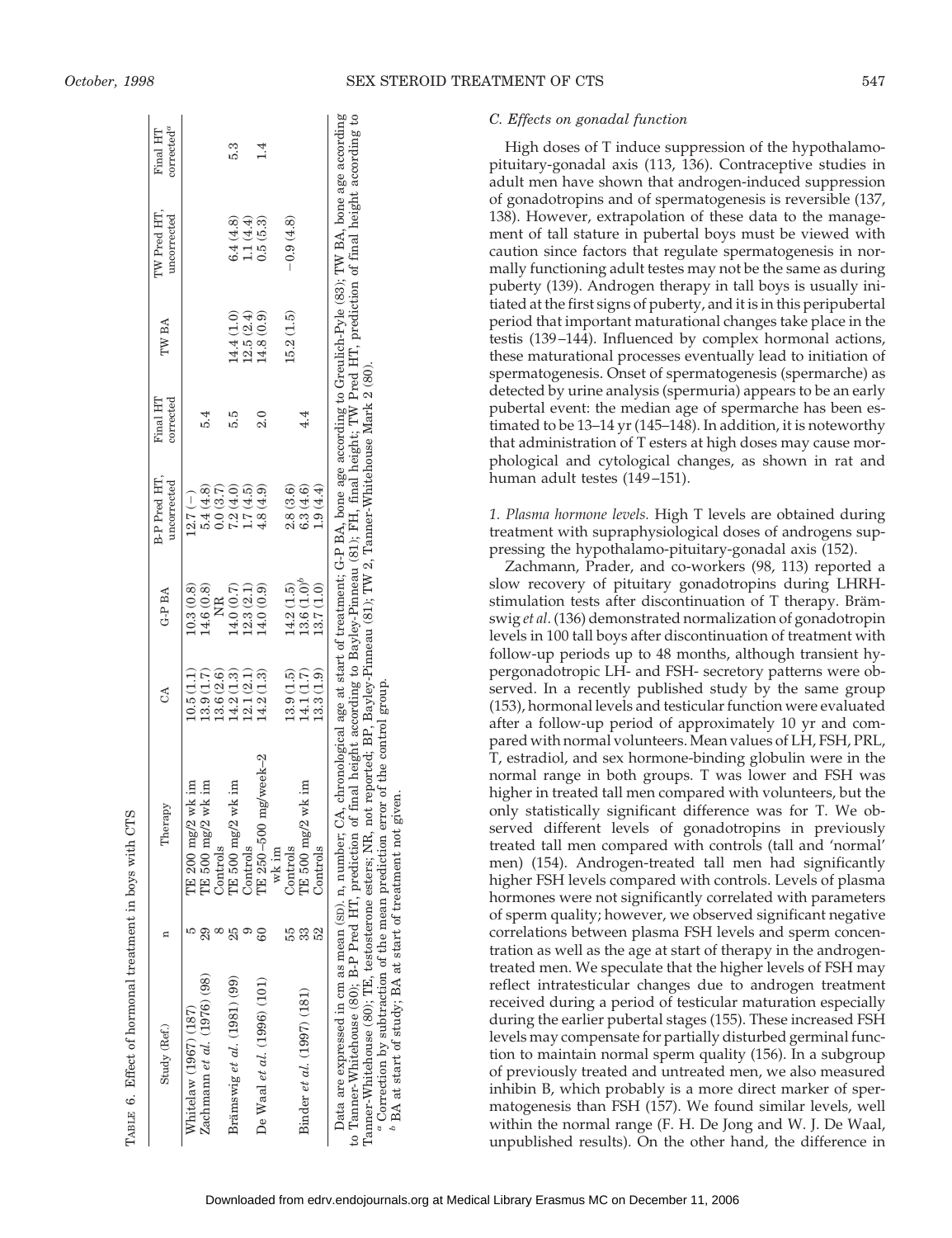

Bone age (yr) at start of treatment

FIG. 1. Adjusted effect of androgen therapy. The effect of therapy was calculated by multiple regression analysis using final height as dependent variable and treatment, and CA, BA, and height prediction (and their interactions) as independent variables. Using the height prediction according to the index of potential height for bone age, the estimated treatment effect was a linear function related to BA (Greulich and Pyle) in the form: Effect (cm) =  $44.19-3.15 \times BA$  (yr). The *solid dots* ( $\bullet$ ) represent all patients with a given bone age, and the *open triangles* ( $\triangle$ ) represent the 95% confidence interval of the calculated adjusted effect. [Reproduced with permission from W. J. de Waal *et al*.: *J Clin Endocrinol Metab* 81:1206–1216, 1996 (101). © The Endocrine Society.]

gonadotropin levels may also reflect a change in responsiveness at the hypothalamo-pituitary level (136).

*2. Testicular volume.* Treatment with high doses of androgens induces reduction in testicular volume in adult men (158) as well as in tall adolescent boys (98, 99, 113). This implies major intratesticular changes during therapy such as a decrease in seminiferous tubule size (149, 150). These processes are likely to be reversible since testicular volume normalizes after discontinuation of therapy as shown in several studies (98, 99, 113, 158). This is in contrast to the observations of Willig *et al*. (159, 160), who reported significantly smaller testicular sizes in previously treated men. In contrast, in our studies at a mean follow-up period of 8 yr after cessation of treatment, there was no difference in mean testicular volume between treated and untreated tall men (154).

*3. Sperm quality.* When sperm quality is evaluated, one must be aware of the normal distribution in the population as well as of confounding factors interfering with parameters of sperm quality. It is well established that varicocele (161–164), smoking (165), sexually transmitted disease (166), and cryptorchidism (167) are likely to affect sperm quality and/or plasma hormone levels. Semen analysis in our study of previously androgen-treated men showed that sperm quality was comparable with a control group of untreated tall men, even after correction for the above mentioned possible interfering conditions, after a mean follow-up period of 8 yr. These findings are in agreement with the experiences reported by Zachmann and Prader and co-workers (98, 113). In contrast, Willig and co-workers (159, 160) found significantly reduced sperm concentrations in previously treated tall men compared with controls. Their control group, however, showed a relative high mean value of sperm concentration of  $120.2 \times 10'$  6/ml, almost twice as high as values found in the normal population at present (168, 169). Their treated group showed a mean sperm concentration of  $63.4 \times 10'6/$ 

ml, which is comparable with values found in our study (154). It is possible that differences in patient selection, semen analysis methodology, and treatment regimens may account for the observed differences. In addition, the extent to which interfering conditions are present may cause important bias as well. In a recent report Lemcke and co-workers (153) showed that 10 yr after T treatment, none of the tall men had azoospermia, and the mean ejaculate parameters were in the normal range or only slightly subnormal. Overall, seminal parameters of T-treated tall men were slightly, but not significantly, lower compared with normal statured volunteers. Interestingly, they found a significantly higher prevalence of varicocele and maldescended testes in the tall men compared with their control group of normal volunteers (153). They surmised that varicocele and maldescended testes, rather than T treatment, caused the somewhat lower semen quality in the tall men. In our studies in treated and untreated tall men, we observed an overall prevalence of varicocele of 42% (12% subclinical and 30% clinical) (154). This would suggest that varicocele occurs more often than reported in the normal population (12.4–25.8%) (170–172). A relationship to androgen treatment is unlikely since no difference in the prevalence of varicocele was observed between androgen-treated men and controls. One could speculate on the impact of stature on the pathogenesis of varicocele (153, 154).

*4. Pregnancy/paternity.* Thus far, only casuistic and exclusive female data have been available on successful pregnancies after height-reductive therapy. At the time of our follow-up studies five of the 43 androgen-treated men and six of the 30 untreated tall men had fathered one or more children (154). All 11 men reported that pregnancy had occurred in their partners after less than 1 yr of unprotected coitus. Two other pregnancies, fathered by a previously treated man and a control, respectively, ended in spontaneous abortion. These very limited numbers do not allow any further conclusions.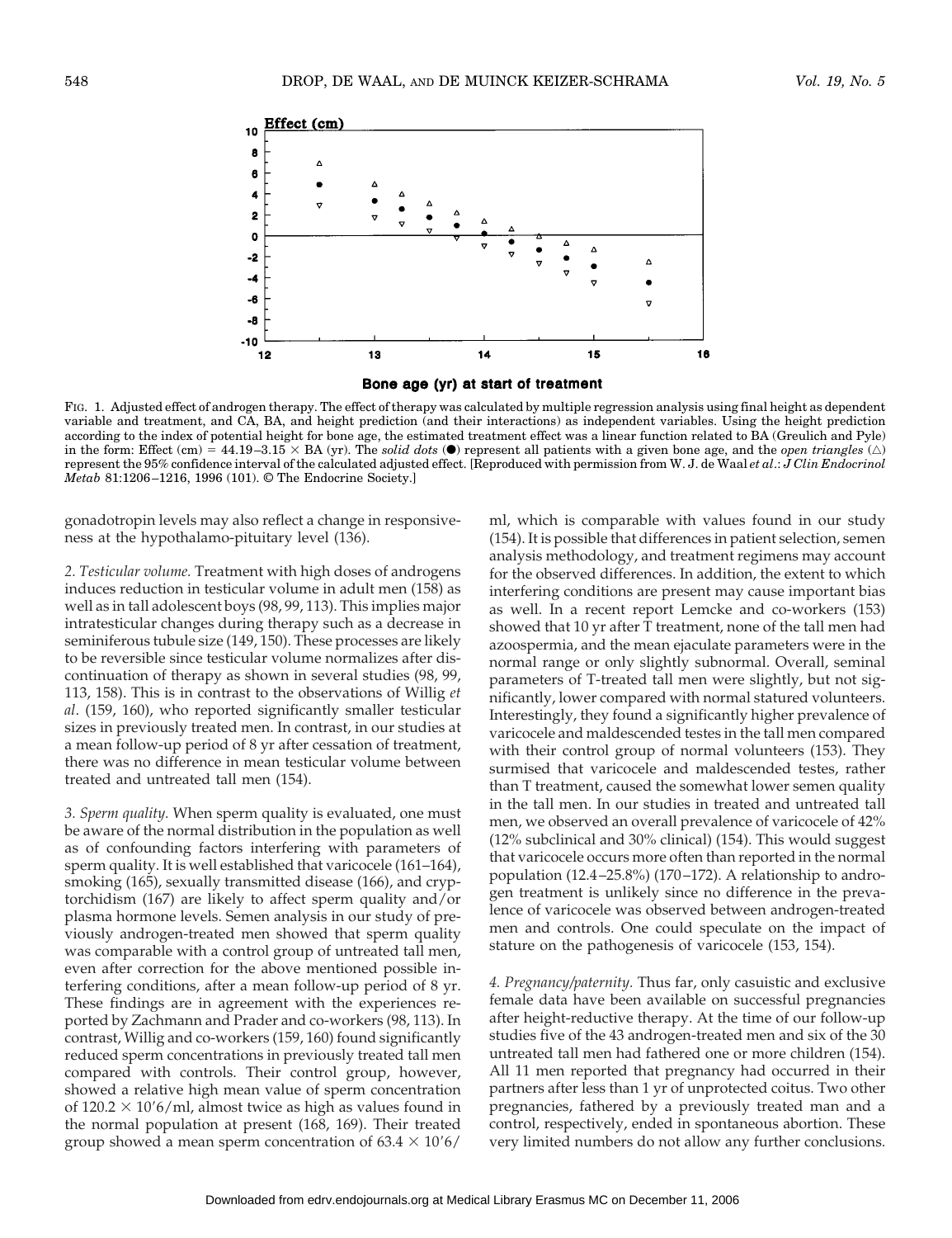#### *D. Other clinical effects*

Many patients experience side effects during therapy (98, 99, 113, 132, 173, 174). Most of these, however, are mild and transient (see Table 7). In some patients, slight to moderate edema, notably in the pretibial or malleolar area, was associated with marked weight gain during the first 6 months of treatment. This indicates that the early gain in weight is not only due to protein anabolism but also to water retention (98). Acne was by far the most reported side effect (98, 99, 175). Occasionally acne fulminans has been reported and necessitated discontinuation of therapy (173, 176). A causal relationship with androgen therapy is likely as shown by Fyrand *et al*. (177). Hinkel *et al*. (178) investigated the effects of high doses of androgens on lipoproteins during and after the cessation of therapy. Although during treatment a significant fall of triglycerides and HDL was observed, all values normalized after the end of treatment (178). In our studies, gynecomastia occurred in 13% of the cases. Since gynecomastia is rather prevalent in population studies in pubertal boys (179), it is difficult to say whether the condition had increased. One would expect that treatment would have effects on sexuality (sex interest, masturbation). Although in one study a marked increase of sexuality in younger, but not in older patients, was noted, it never exceeded the normal range seen in adolescence (98). Treatment with supraphysiological doses of T were not shown to provoke aggressive behavior in adolescents or young adults (180, 181).

#### **VIII. Estrogen Treatment in Tall Girls**

#### *A. Estrogen treatment modalities*

In 1956 Goldzieher introduced estrogen as a treatment of excessive growth in adolescent girls (182). Since then, many reports have appeared describing the height-reducing effect of high-dose estrogen therapy in tall girls (64, 101, 103–109, 112, 122–131). Many investigators, mainly in the United States, treated excessively tall girls with conjugated estrogens (114). In Western Europe, others used ethinyl estradiol (EE) in varying dosages usually combined with a progestogen 7–10 days each month to induce cyclic bleeding and to avoid overstimulation of the endometrium (103, 107, 131). Norethisterone, medroxyprogesterone, and dydrogesterone have been used as progestagen, 5–10 mg/day. The two last

TABLE 7. Reported percentages of side effects during hormonal therapy in boys with CTS

|                                            |                                       | Reported percentage in study |                                      |
|--------------------------------------------|---------------------------------------|------------------------------|--------------------------------------|
| Side effect                                | <b>Brämswig</b><br><i>et al.</i> (99) | De Waal et al.<br>(101)      | <b>Binder</b><br><i>et al.</i> (181) |
| Aggravation of acne                        | 64                                    | 39                           | 28                                   |
| Painfulness of injection                   | 8                                     | 16                           |                                      |
| Weight gain                                |                                       | 14                           |                                      |
| Gynecomastia                               |                                       | 13                           |                                      |
| Muscle ache                                |                                       | 13                           |                                      |
| Edema                                      |                                       | 9                            |                                      |
| Change in psychological/sexual<br>behavior | $\Omega$                              | 5                            | 7                                    |
| Hypertrichosis                             |                                       |                              | 13                                   |
| Decreased performance after<br>treatment   | 20                                    |                              |                                      |

preparations, in particular, show low to absent androgenic effects (183). In the past, estrogens have been administered in the form of stilbestrol, 1–5 mg per day (112, 113, 182, 184). However, since it has been reported to cause vaginal cancer in the female offspring of women treated during pregnancy (185, 186), stilbestrol is not a suitable treatment modality. It has the additional disadvantage of inducing marked pigmentation and hyperkeratosis of the nipple. Estradiol esters, such as estradiol-valerate and -benzoate, have been used since they were considered to be more 'physiological' than oral ethinyl estradiol (EE) or conjugated estrogens (113, 187). A disadvantage is that three injections per cycle are required. Considering all advantages and disadvantages, it appears that EE is the preparation of choice, since the dose is standardized, administration is easy, and side effects are not more marked or frequent than with any other preparation (103). Whether the estrogens are given continuously or cyclically seems to be of minor importance for the effect on height or for the resumption of regular menstrual cycles after discontinuation of treatment (103). It seems that the pituitary-gonadal axis tolerates continuous therapy for a period of 1–2 yr very well. In the 1960s most practitioners used 500  $\mu$ g EE; in the 1970s 200–300  $\mu$ g were used, and in the 1980– 1990s a dosage of 100  $\mu$ g/day was claimed to be sufficient (101, 106, 107, 109, 113, 114, 125, 130, 131, 183, 188–191). Whether even lower dosages  $(e.g., 35 \mu g$  daily) are equally effective remains to be assessed in a prospective clinical trial (131).

## *B. Height reduction*

Studies on the effect of height reduction in tall girls have shown various results using different prediction models within the same study population (104, 105, 107–109, 124, 127, 129). The mean calculated effect of therapy is 'corrected' by subtracting the systematic prediction error, as has been commonly reported in the literature. The mean reported height reduction ('corrected' and uncorrected) in girls with CTS ranged from 2.1 to 10 cm (64, 101, 103–109, 112, 122–131) (see Table 8). A clear comparison, however, is hampered by differences in initial clinical data (especially CA and BA), duration of treatment, therapeutic regimen (different doses and estrogen preparations), and the point in time of final height assessment. Concerning the latter, De Waal *et al*. (101) observed a mean (sp) additional growth of  $2.7$  (1.1) cm after cessation of therapy, which is of the same order of magnitude as in boys (107, 123, 127). The cause of the observed additional growth is not quite clear. It could be explained by cessation of therapy before complete closure of the epiphyses. In addition, it is plausible that part of the remaining posttreatment growth reflects additional spinal growth.

As discussed earlier, evaluating the effect of sex steroid treatment after 'correction' for the mean errors of the separate prediction methods might induce bias. To calculate the 'net' treatment effect, multiple regression analysis has been used while adjusting for differences in age, BA, and height prediction between treated and untreated children. The mean adjusted effect for the various prediction methods varied from 1.1 to 2.4 cm and ranged from  $-2.6$  to 6.2 cm in girls (101). These mean results are less than previously claimed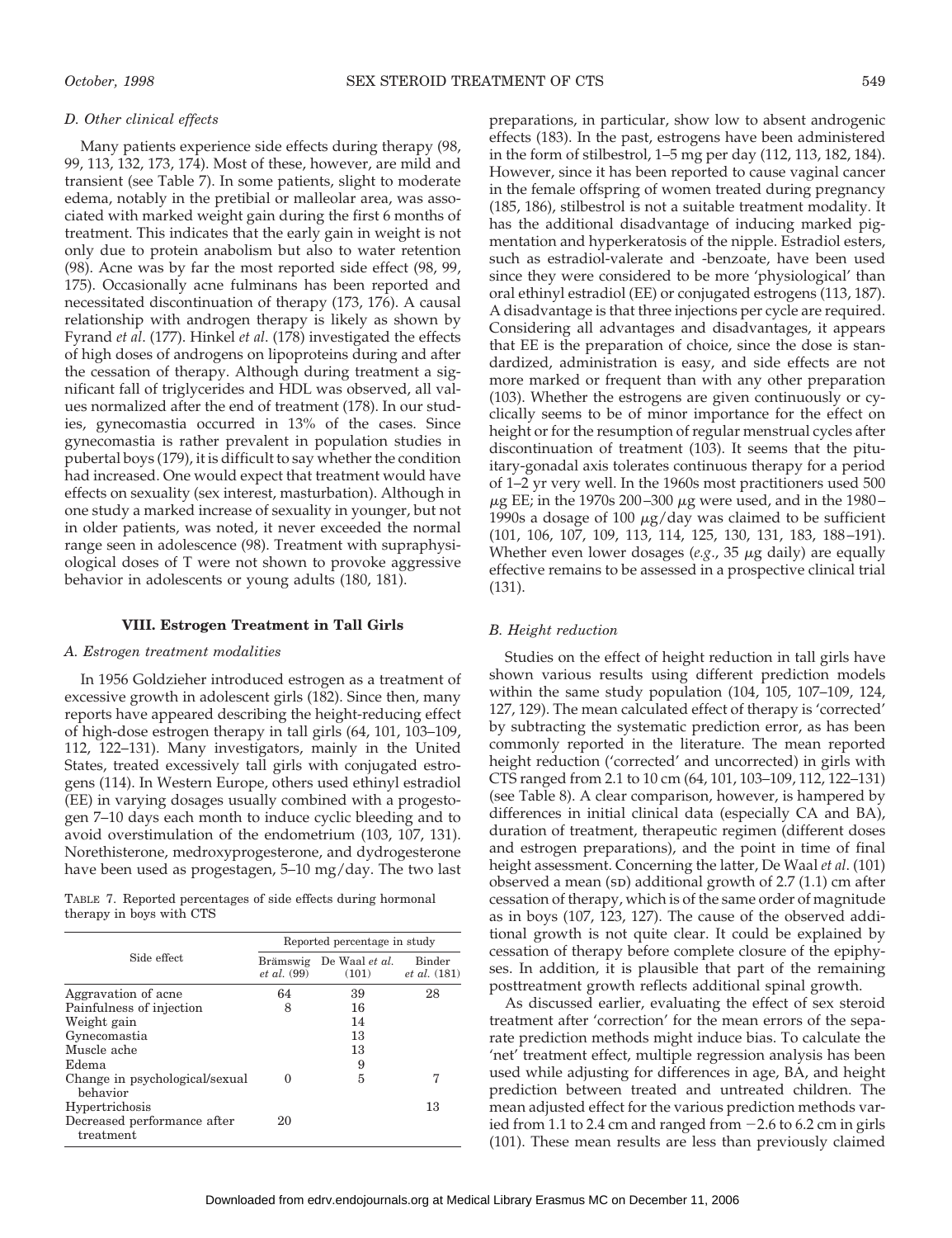Downloadedfrom Bergical Library Erasmus MC on December 11, 2006 edrv.endoshing PD

Downloaded from edry.endojournals.org at Medical Library Erasmus MC on December 11, 2006

| Study (Ref.)                       | $\mathbf n$ | Therapy                    | ${\rm CA}$ | $G-PBA$       | B-P Pred HT,<br>uncorrected | Final HT<br>corrected <sup>a</sup> | TW BA     | TW Pred HT,<br>uncorrected | Final HT<br>corrected <sup>a</sup> |
|------------------------------------|-------------|----------------------------|------------|---------------|-----------------------------|------------------------------------|-----------|----------------------------|------------------------------------|
| Zachmann et al. (1975) (103)       | 40          | $EE$ , 0.3 mg/day          | 12.9(1.2)  |               |                             |                                    | 13.4(0.5) | 4.6(2.4)                   | 4.2                                |
|                                    | 9           | Controls                   | 14.1(0.9)  |               |                             |                                    | $\rm NR$  | $0.4(-)$                   |                                    |
| Wettenhall et al. $(1975)$ $(112)$ | 87          | Stilbestrol 3 mg/day       | 13.0(1.1)  | 13.2(0.8)     | 3.5(2.2)                    |                                    |           |                            |                                    |
| Von Puttkamer et al. (1977)        | 41          | Conjugated estrogens,      | 13.0(1.4)  | 12.4(0.8)     | 7.3(2.0)                    |                                    |           |                            |                                    |
| (122)                              |             | $7.5 \text{ mg/day}$       |            |               |                             |                                    |           |                            |                                    |
| Kuhn et al. (1977) (123)           | 17          | $EE$ , 0.5 mg/day          | 12.7(1.2)  | 12.6(0.6)     | 6.2(2.8)                    |                                    |           |                            |                                    |
| Reeser et al. (1979) (104)         | 14          | $EE$ , 0.2 mg/day          | 10.6(0.4)  | 10.4(0.5)     | 9.3(1.1)                    | 10.2                               | $\rm NR$  | 7.1(1.4)                   | 7.0                                |
|                                    | 14          | Controls                   | 10.7(0.3)  | 11.2(0.4)     | $-0.8(0.8)$                 |                                    | NR        | $0.1(-)$                   |                                    |
| John and Schellong (1980) (105)    | 71          | EE, 0.3 mg/day             | 12.5(1.1)  | 12.7(0.8)     | 5.2(2.8)                    | 3.9                                | 13.3(0.8) | 5.7(2.9)                   | 5.0                                |
|                                    | 18          | Controls                   | 12.3(1.3)  | 12.5(1.3)     | 1.3(2.5)                    |                                    | 13.4(1.3) | 0.7(2.5)                   |                                    |
| Andersen et al. (1980) (127)       | 40          | Estradiovalerate, 30 mg    | 12.6(1.4)  | 11.8(1.0)     | 5.0(3.7)                    |                                    | NR        | 2.9(3.4)                   |                                    |
|                                    |             | month im                   |            |               |                             |                                    |           |                            |                                    |
| Stöver and Kollmann (1982)         | 46          | Conjugated estrogens,      | 12.7(1.2)  | NR            | 5.8(3.2)                    |                                    | 13.0(0.6) | 4.1(2.4)                   |                                    |
| (128)                              |             | $7.5 \text{ mg/day}$       |            |               |                             |                                    |           |                            |                                    |
| Sorgo et al. (1984) (129)          | 14          | EE, 0.3 mg/day or          | 12.0(1.4)  | 11.8(1.4)     | 6.5(5.5)                    | 4.2                                | 12.7(1.0) | 5.5(5.5)                   | 2.1                                |
|                                    |             | conjugated estrogens,      |            |               |                             |                                    |           |                            |                                    |
|                                    |             | $7.5 \text{ mg/day}$       |            |               |                             |                                    |           |                            |                                    |
|                                    | 7           | Controls                   | 13.5(1.5)  | 13.1(1.1)     | 2.3(3.6)                    |                                    | 13.6(1.1) | 3.4(3.7)                   |                                    |
| Schambach and Nitschke (1985)      | 20          | Mestrenol $3\times$ /month | 9.8(0.7)   | 9.3(0.4)      | 7.6(1.7)                    | 8.1                                |           |                            |                                    |
| (106)                              |             | $80 \mu g/day$             |            |               |                             |                                    |           |                            |                                    |
|                                    | 20          | Idem                       | 10.1(1.0)  | 10.4(0.4)     | 5.5(2.0)                    |                                    |           |                            |                                    |
|                                    | 16          | Idem                       | 11.7(0.9)  | 11.5(0.4)     | 3.0(1.3)                    |                                    |           |                            |                                    |
|                                    | 30          | Idem                       | 12.3(0.9)  | 12.6(0.4)     | 2.2(0.6)                    |                                    |           |                            |                                    |
|                                    | 26          | Controls                   | 9.2(0.7)   | 9.4(0.4)      | $-0.5(2.5)$                 |                                    |           |                            |                                    |
| Bartsch et al. (1988) (107)        | 35          | $EE$ , 0.1 mg/day          | $12.3(-)$  | $12.5(-)$     | 4.2(2.3)                    | 3.9                                | $13.1(-)$ | $4.0(-)$                   | 3.6                                |
|                                    | 23          | Controls                   | $12.5(-)$  | $12.5(-)$     | 0.6(2.2)                    |                                    | <b>NR</b> | $0.4(-)$                   |                                    |
| Grüters et al. (1989) (130)        | 38          | EE, $0.5 - 0.3$ mg/day     | 12.5(1.6)  | 12.4(0.8)     | 4.9(2.6)                    |                                    |           |                            |                                    |
|                                    | 44          | $EE$ , 0.1 mg/day          | 12.4(1.4)  | 12.4(0.8)     | 5.1(2.4)                    |                                    |           |                            |                                    |
| Svan et al. (1991) (64)            | 21          | $EE$ , 1.0 mg/day          | 13.4(1.5)  | 12.9(0.8)     | 5.5(2.7)                    | 4.3                                |           |                            |                                    |
|                                    | 20          | $EE, 0.5$ mg/day           | 13.3(1.0)  | 12.8(0.7)     | 5.9(3.3)                    | 4.7                                |           |                            |                                    |
|                                    | 15          | $EE$ , 0.25 mg/day         | 13.5(1.1)  | 12.6(0.9)     | 5.6(2.7)                    | 4.4                                |           |                            |                                    |
|                                    | 12          | Controls                   | $\rm NR$   | <b>NR</b>     | $1.2(-)$                    |                                    |           |                            |                                    |
| Normann et al. (1991) (131)        | 263         | $EE$ , 0.5 mg/day          | $13.2(-)$  | $12.6(-)$     | $5.9(-)$                    |                                    |           |                            |                                    |
|                                    | 178         | $EE$ , 0.25 mg/day         | $13.1(-)$  | $12.6(-)$     | $5.3(-)$                    |                                    |           |                            |                                    |
|                                    | 98          | $EE$ , 0.1 mg/day          | $13.8(-)$  | $12.7(-)$     | $4.4(-)$                    |                                    |           |                            |                                    |
| Joss et al. (1994) (109)           | 16          | $EE$ , 0.5 mg/day          | 12.8(0.9)  | $\rm NR$      | 6.9(1.6)                    | 4.5                                | 12.5(0.3) | 5.1(2.7)                   | 3.8                                |
|                                    | 25          | $EE$ , 0.3 mg/day          | 12.8(0.9)  | NR            | 6.6(2.4)                    | $4.2\,$                            | 12.5(0.4) | 4.3(2.4)                   | 3.0                                |
|                                    | 11          | $EE$ , 0.1 mg/day          | 13.5(0.9)  | NR            | 6.5(2.1)                    | 4.1                                | 12.5(0.3) | 3.6(2.1)                   | 2.6                                |
|                                    | 21          | Controls                   | 13.0(1.1)  | $\rm NR$      | $2.4(-)$                    |                                    | 12.6(1.1) | 1.3(2.8)                   |                                    |
| De Waal et al. (1996) (101)        | 159         | $EE$ , 0.2 mg/day          | 12.7(1.2)  | 12.4(1.0)     | 4.1(3.0)                    | 3.6                                | 13.3(1.1) | 1.4(3.3)                   | $2.2\,$                            |
|                                    | 88          | Controls                   | 12.8(1.5)  | 12.9(1.4)     | 0.5(2.7)                    |                                    | 13.8(1.3) | $-0.8(3.1)$                |                                    |
| Binder et al. (1997) (181)         | 56          | Conjugated estrogens       | 12.9(1.2)  | $12.5(0.6)^b$ | 3.7(3.6)                    | 3.6                                |           |                            |                                    |
|                                    |             | $7.5 \text{ mg/day}$       |            |               |                             |                                    |           |                            |                                    |
|                                    | 79          | Controls                   | 11.8(1.5)  | 12.3(1.4)     | 0.1(3.6)                    |                                    |           |                            |                                    |

Data are expressed in centimeters as mean (SD). N, number; CA, chronological age at start of treatment; BA, bone age at start of treatment; EE, ethinyl estradiol; BP, Bayley-Pinneau (ref); TW1, Tanner-Whitehouse Mark 1 (80); TW2, Tanner-Whitehouse Mark 2 (80); TW-RUS, bone age RUS score according to method of Tanner-Whitehouse (80); BA-GP, bone age according to method of Greulich and Pyle (83); NR, not reported.

*a* Correction by subtraction of the mean prediction error of the control group.

*b* Bone age at start of study; bone age at start of treatment not given.

 $\mathfrak{S}$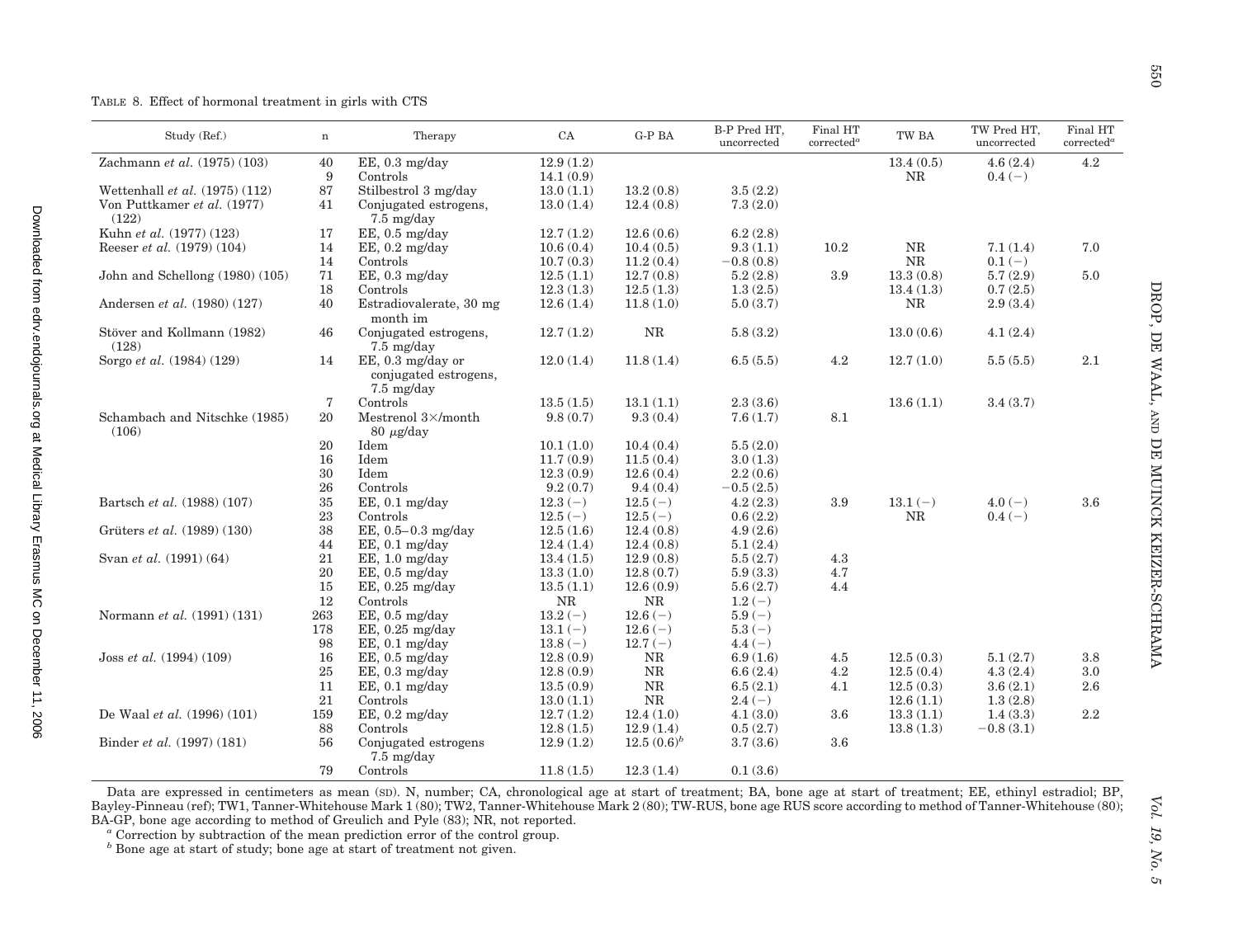FIG. 2. Adjusted effect of estrogen therapy. The effect of therapy was calculated by multiple regression analysis using final height as dependent variable and treatment, and CA, BA, height prediction, and menarche (0 - no;  $1$ yes) (and their interactions) as independent variables. Using the Bayley-Pinneau prediction method, the estimated treatment effect was a linear function related to BA (Greulich and Pyle) in the form: effect (cm =  $20.22 \times 1.44 \times BA$ (yr.). The *solid dots*  $\Theta$  represent all patients with a given bone age and the *open triangles*  $(\triangle)$  represent the 95% confidence interval of the calculated adjusted effect. [Reproduced with permission from W. J. de Waal *et al.*: *J Clin Endocrinol Metab* 81:1206–1216, 1996 (101). © The Endocrine Society.]

(64, 103–109, 112, 122–131), probably due to differences in statistical approach and study design, as explained above. Various studies show (as illustrated in Fig. 2) that the effect of treatment was more pronounced when treatment had been started at a younger BA (105, 108, 112, 123, 130, 131). However, others did not find such a relationship (103).

Results are inconsistent concerning whether or not premenarcheal girls may experience more height reduction compared with postmenarcheal girls. Some reports are in favor of this finding (109, 122, 123, 125) while others observed no difference (103, 107, 128, 130). In our study (101), premenarcheal girls seem to benefit more from therapy than postmenarcheal girls. However, this was likely to be due to the differences in CA between the groups since we found no additional effect of menarche on CA explaining the variability in the effect of treatment. This may, at least in part, explain the conflicting results.

#### *C. Effects on gonadal function*

*1. The hypothalamo-pituitary-gonadal axis and menstrual cycles.* Suppression of the hypothalamo-pituitary-gonadal axis induced by pharmacological doses of estrogens via a negative feedback mechanism was found to be reversible (136, 192). Hanker *et al*. (192) assessed the functional state of the hypothalamo-pituitary axis by standardized LHRH testing in 16 tall girls treated with 300  $\mu$ g EE daily for 7–26 months. While absent LH responses were observed in all girls immediately after therapy was stopped, 4 to 8 weeks later the LH responses had normalized in 13 girls and 12 weeks after therapy in 14 girls. All girls experienced spontaneous menstrual bleeding within 3 to 22 weeks after termination of therapy. The same was observed in most later follow-up studies in which first menstruation was reported within 1–6 months after cessation of treatment, in most cases even after the first month (103, 114, 127, 130). Amenorrhea of longer than 6 months after cessation of height-reductive therapy was reported in about 5% of the cases (175). The incidence of prolonged amenorrhea after cessation of oral anticonceptive therapy is about 0.5% (193). In addition, the overall prevalence of secondary amenorrhea of more than 6 months in women aged 15–34 yr is about 1.3% (194). This may suggest an increase of amenorrhea after height-reductive therapy. It



should be noted, however, that there are no convincing data that use of oral contraceptives (OCs) is causally related to amenorrhea and that other risk factors for amenorrhea, such as smoking, nutrition, and exercise, were not adequately investigated (193, 195). No differences were found in menstrual cycle characteristics between previously treated and untreated tall women after a mean follow-up period of almost 11 yr (175).

*2. Pregnancy.* In girls, pregnancy, which is the ultimate 'proof' of complete reversibility of hypothalamo-gonadal suppression, has been reported in various single cases (112, 113, 127, 128, 130, 131, 189). In our own study, information on a total of 63 pregnancies was obtained from 40 previously treated tall women. No distinct differences in details and outcome of pregnancies between treated and untreated tall women were found (175). These results indicate that long-term effects of high doses of estrogens on fertility are unlikely.

Although a mean follow-up period of 10 yr is still too short to draw definite conclusions, there is no clear evidence that treatment with high doses of sex steroids does induce harmful effects on reproductive function in tall girls.

### *D. Other adverse effects*

In most studies, unwanted side effects have been reported only during treatment or shortly after discontinuation of therapy (109, 112, 113, 127, 128, 130, 131, 183, 189, 196, 197). Most side effects were found to be mild and reversible (see Table 9). In a large retrospective study short-term and longterm effects of high doses of estrogens in the management of CTS were evaluated at a mean follow-up period of 10 yr after discontinuation of height-reductive therapy. OCs were used by a high proportion of previously estrogen-treated girls as well as controls. An impressive bulk of data on the association between long-term OC use and possible health risks (reviewed in Refs. 198 and 199) form an excellent reflection of the prospective risk in estrogen-treated girls. The proportion of OC's use and reported side effects were not significantly different between estrogen-treated and nontreated women. More than 70% of the estrogen-treated women had experienced one or more side effects during therapy, such as weight gain, headache, nausea, leg cramps at night, in-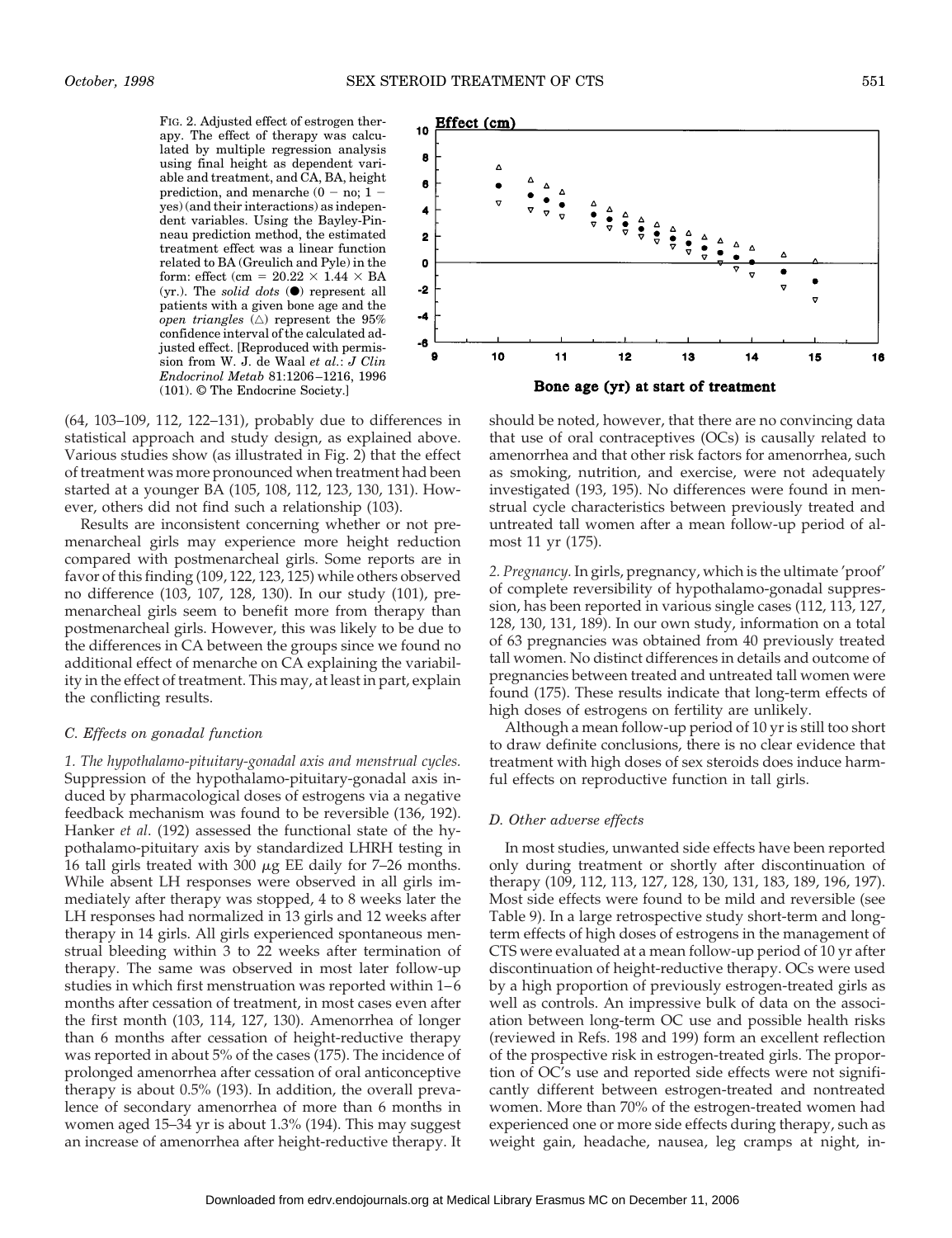TABLE 9. Reported percentages of side effects during hormonal therapy in girls with CTS

|                                                   |                               |                   | Reported percentage in study     |                                      |
|---------------------------------------------------|-------------------------------|-------------------|----------------------------------|--------------------------------------|
| Side effect                                       | John and<br>Schellong $(105)$ | Trygstad<br>(183) | De Waal<br><i>et al.</i> $(101)$ | <b>Binder</b><br><i>et al.</i> (181) |
| Headache/migraine                                 | 14                            | 2                 | 13                               |                                      |
| Nausea/vomitus                                    | 27                            | 66                | 14                               |                                      |
| Fluor vaginalis                                   | 10                            | 2                 | 13                               |                                      |
| Pigmentation of are-<br>ola and nipples           | 38                            | 23                | 27                               |                                      |
| Weight gain                                       | 44                            | 90                | 41                               | 13                                   |
| Calf cramp                                        |                               | $<$ 1             | 20                               | 17                                   |
| Change in psycho-<br>logical/sexual be-<br>havior |                               | $<$ 1             | 3                                |                                      |
| Galactorrhea                                      |                               | $\overline{2}$    | 4                                |                                      |
| Hypertrichosis<br>Thrombosis                      |                               | $<$ 1             | 3                                |                                      |
| Hypertension                                      |                               |                   | $\overline{2}$                   |                                      |
| Bleeding distur-<br>bances                        | 11                            | $\overline{2}$    | 9                                |                                      |
| Cysts or tumors in<br>mammae/uterus<br>or ovariae |                               | $<$ 1             | $\overline{2}$                   |                                      |
| Polyphagia                                        |                               | $<$ 1             | 4                                |                                      |
| Striae                                            | 44                            |                   | 3                                |                                      |
| Dizziness/orthostatic<br>problems                 |                               |                   | 1                                | 7                                    |

creased pigmentation of areola and nipples, and vaginal discharge. Although most of them were mild and transient, the adverse effects of estrogens occurred more frequently during therapy than during OC use (175). This would suggest a dose-dependent effect of estrogens on the incidence of adverse events (107, 130).

Although hemostatic changes have been reported (196, 200, 201), thrombosis is found to be a very uncommon side effect of height-reductive therapy (112, 132, 196). Whenever thrombosis occurred it usually coincided with other risk factors for thromboembolism such as immobilization (202). Galactorrhea is an infrequent side effect of estrogen therapy in tall girls (113, 123, 183). Hyperprolactinemia may be more frequent but is reversible in most cases (Ref. 192 and M. C. A. M. Houdijk and H. A. Delemarre-Van de Waal, submitted for publication).

The effect of high-dose estrogens on lipid metabolism was evaluated in several studies (178, 204). The changes of serum lipids and lipoproteins during estrogen therapy were reversible after cessation of treatment.

Malignancy was not reported in our follow-up study (175). Although there have been no reported cases of ovarian, uterine, vaginal, or breast malignancies in girls treated for tall stature, the risk of cancer in young women receiving estrogens remains uncertain. The possibility of a dose-dependent effect and a relationship with OC use at a young age and duration of OC use with increased risks of breast cancer (205) point to the need for long-term follow-up of patients treated with pharmacological doses of estrogens.

## **IX. Alternative Treatment Modalities and Future Research**

An alternative strategy to limit growth in children with tall stature utilizes interference in the regulation of GH secretion.

It is based on the assumption that tall stature is related to GH hypersecretion. Bromocriptine therapy has been proposed as a means to suppress endogenous GH secretion. Bromocriptine is a dopamine agonist and inhibits GH secretion in patients with acromegaly by binding to pituitary dopamine receptors (206). In the 1980s, studies on the effectiveness of bromocriptine in reducing final adult height in children with CTS revealed conflicting results. The studies of Evain-Brion and colleagues (207–210) reported marked decreases in height prediction in a group of about 30 adolescents after a treatment period of 9–15 months. It was stated that the reductive effect on height prediction was mainly due to an increase in bone maturation rather than a decrease in height velocity; IGF-I and IGF-II levels remained unchanged. In contrast, other studies did not substantiate the effect of bromocriptine treatment on height prediction or skeletal maturation in children with tall stature (211–213). Recently, research has focused on somatostatin analogs for the management of tall stature. Somatostatin is a neurohormone produced at the hypothalamic level that has potent inhibitory properties on GH release in the pituitary via the vascular network of the portal system (214). Preliminary data revealed an effective suppression of GH secretion in small groups of tall children and a significant reduction in growth rate and predicted adult height (215–218). In addition, plasma IGF-I levels decreased whereas bone maturation accelerated in many of the treated children (216). The effect of somatostatin on bone maturation suggests that somatostatin acts not only by systemic hormonal effects on GH and/or IGFs but also by local regulatory effects on bone growth and metabolism. This hypothesis is supported by the observation of Lamberts (219), who found symmetrical bands of increased radioactivity by means of *in vivo* somatostatin receptor-imaging techniques at the epiphyseal surfaces of children with neuroblastoma. Final results on height reduction by somatostatin therapy have not yet been established, and the possibility of serious side effects such as gall stones must be considered.

Strategies to limit final height of tall children have centered around the peripubertal years. This is mainly due to the use of high doses of sex steroids to advance skeletal maturation. Hindmarsh *et al*. (218) suggested that in the management of children with tall stature, attempts should be made to reduce the prepubertal contribution to stature. Since prepubertal growth is largely GH dependent, somatostatin analogs might be used to reduce the actual height from which the pubertal growth spurt will commence. In addition, sex steroid therapy may be applied as an adjuvant during puberty to optimize the ultimate height-reducing effect. Other possibilities are low-dose sex steroid treatment starting at an early prepubertal age (106), or orthopedic modalities such as bilateral epiphysiodesis around the knee (220) or femoral shortening (221).

#### **X. Conclusions and Recommendations**

Treatment of CTS is generally based on psychological grounds. Children and adults with excessive growth may suffer considerably from being much taller than their peers. Although psychosocial factors form the main reason for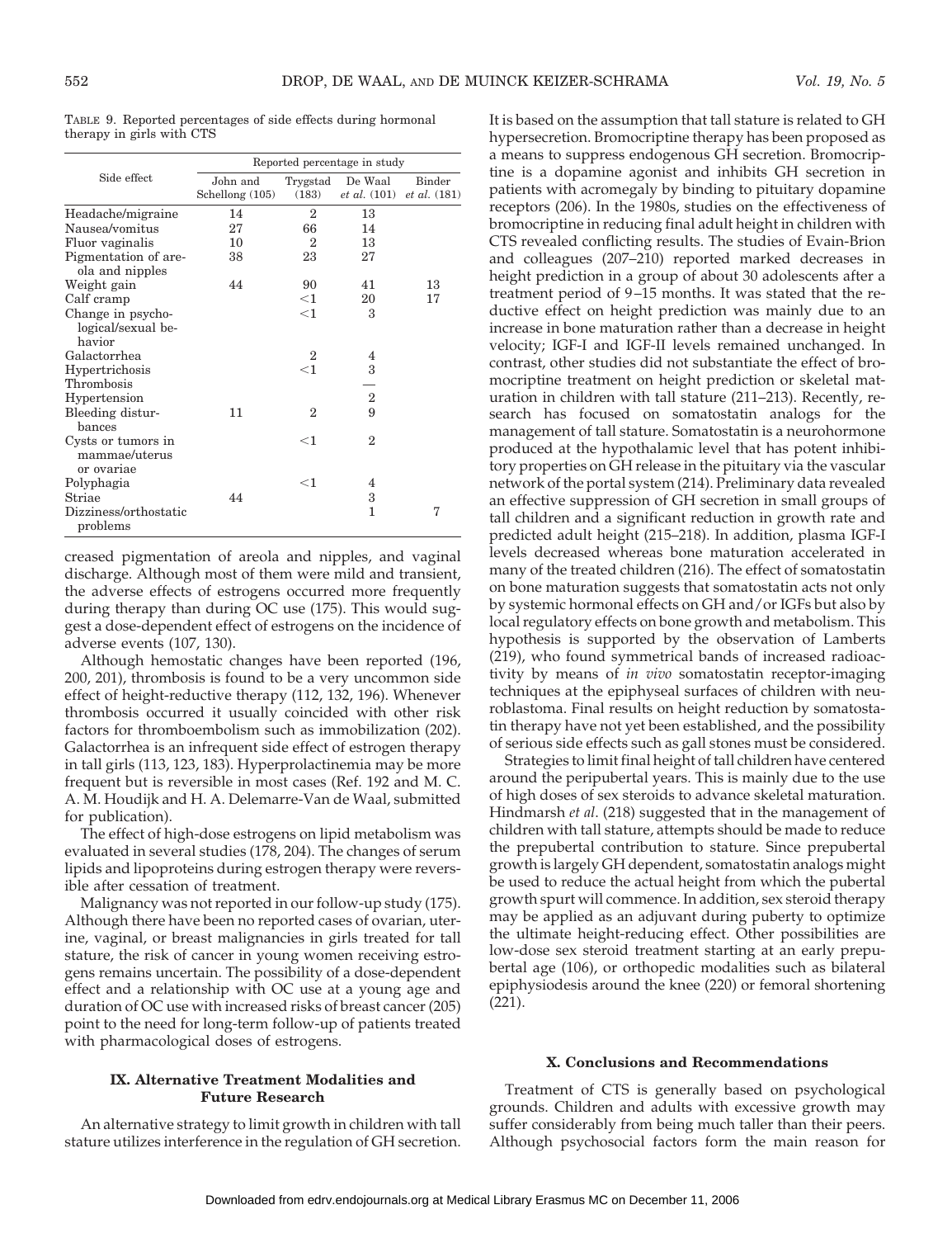treatment, extensive psychological investigation before or during height-reductive therapy has never been performed. There are no objective prospective data indicating lifelong psychosocial damage as a result of tallness. In two retrospective studies men and women previously treated with high doses of sex steroids because of CTS showed no major psychological maladjustment compared with tall controls (180, 181). Nevertheless, many tall individuals experience practical problems concerning clothing and shoes, are teased, and are subject to hurtful remarks and jokes about their height. Thus, careful attention should be paid to the psychosocial problems related to tallness especially in relation to the sociocultural environment when considering treatment.

Prospective controlled studies that answer the main question of whether treatment with pharmacological doses of sex steroids is effective in reducing final height have never been performed. As claimed effectiveness is based on height prediction, a critical appraisal of the quality of the various prediction methods is in order. Height prediction in tall girls is more accurate than in boys.

It is suggested that height prognosis in children with excessive growth is more accurate when based on growth data derived from untreated tall children (101). It must be emphasized that although prediction techniques may have small mean errors of prediction, in individual cases considerable errors in height prognosis may be made. This is reflected by the presence of the relatively large sps of the mean errors of the prediction method applied (191). It is preferable, therefore, to give predicted adult height as a height with a confidence limit using the residual sps of the prediction technique for calculation (see Table 5). Repeated measurements at intervals of 4–6 months will improve the clinical relevance of the prediction. Treatment with supraphysiological doses of sex steroids has been advocated for final height reduction since 1950.

When the many reports in the literature on the heightlimiting effect of sex steroid treatment are analyzed, one may conclude that height reduction is dependent on the BA at the time of start of treatment. In our experience, tall girls benefit more from sex steroid therapy than tall boys, but data from the literature are not consistent.

As shown in Figs. 1 and 2, the period during which effective height reduction is to be expected is quite limited. The upper limit of this period is determined by BA (Greulich and Pyle) of  $<$ 14 yr in boys and of  $<$ 13.5–14 yr in girls. The lower limit is determined by psychosocial constraints, as treatment clearly induces puberty. Posttreatment growth caused by cessation of treatment before complete closure of the epiphyses may cause a significant reduction of the height-limiting effect of treatment. The optimal dose of sex steroids is not known. In the course of time the dosage of oral ethinyl estradiol for girls has been reduced gradually from 500  $\mu$ g/ day to  $100-200 \mu g/day$ . In boys, long-acting T esters, 1000 mg/m<sup>2</sup> /month, is most often recommended administered ip once per 1 or 2 wk. For late maturing individuals, it is advisable to initially prescribe a reduced dose with subsequent gradual increments.

To date, no evidence of long-term side effects of high doses of sex steroids have been demonstrated after 8–10 yr. This limits the need for a prospective trial to assess the effectiveness of a lower dosage regimen. On the other hand, in view of a relationship with OC use at a young age and duration of OC use with increased risks of breast cancer (205), there is a need for long-term follow-up of individuals treated with pharmacological doses of estrogens. Similarly, while no hard evidence of testicular damage has been established after androgen treatment in tall boys, the finding in one study of marginally elevated FSH levels along with normal sperm counts, testicular volume, and endocrinological parameters including inhibin B levels, warrants further study.

In conclusion, it is recommended first to refer constitutionally tall children in the late prepubertal period (8–10 yr) to secure proper pretreatment evaluation of growth and bone maturation. Second, to restrict treatment to excessive tallness or a very outspoken professional desire where height forms a clear limitation (*e.g*., pilot, ballet dancer). Third, treatment should be initiated at an early 'bone age,' psychosocial constraints permitting. Treatment should not start before an age corresponding to the 10th percentile of the first stage of pubertal development. Moreover, although retrospective studies have not provided hard evidence of testicular damage, it should be realized that in boys androgen treatment might interfere with pubertal testicular development. Finally, treatment should be continued until complete closure of the epiphyses has been established radiologically.

In view of the crucial role of GH during the pubertal growth spurt, it is tempting to speculate on other treatment modalities that might be as effective or perhaps even more effective than the current practice. There may be new ways of effectively suppressing GH secretion not only by somatostatin analogs (223), but also by GHRH or GH antagonists (224–226).

#### **Acknowledgments**

The authors thank Mrs. A. Oudesluys-Murphy for a careful linguistic review of the manuscript and gratefully acknowledge the expert bibliothecarial assistance of Mrs. M. L. van Rooijen-Dekkers and the secretarial assistance of Mrs. A. Visser-Vermeer.

#### **References**

- 1. **Tanner JM** 1962 Growth at Adolescence, ed 2. Blackwell Scientific Publications, Oxford, U.K.
- 2. **Mascie-Taylor CG** 1991 Biosocial influences on stature: a review. J Biosoc Sci 23:113–128
- 3. **Sorva R, Tolppanen EM, Lankinen S, Perheentupa J** 1989 Growth evaluation: parent and child specific height standards. Arch Dis Child 64:1483–1487
- 4. **Garralda MD** 1992 Evolution of human height. In: Hernandez M, Argente J (eds) Human Growth. Excerpta Medica, Amsterdam, pp 135–142
- 5. **Styne DM, McHenry H** 1993 The evolution of stature in humans. Horm Res 39 [Suppl 3]:3–6
- 6. **Eveleth PB, Tanner JM** 1990 Worldwide Variation in Human Growth, ed 2. Cambridge University Press, Cambridge, U.K.
- 7. **Roede MJ, Van Wieringen JC** 1985 Growth diagrams 1980. Netherlands third nation-wide survey. Tijdschr Soc Gezondheidszorg 63[Suppl]:1–34
- 8. Reinken L, Van Oost G 1992 Longitudinale Körperentwicklung gesunder Kinder von 0 bis 18 Jahren: Körperlange/-höhe, Körpergewicht und Wachstumsgeschwindigkeit. Klin Pädiatr 204:129–133
- 9. Karlberg P, Taranger J, Engström I, Karlberg J, Landström T,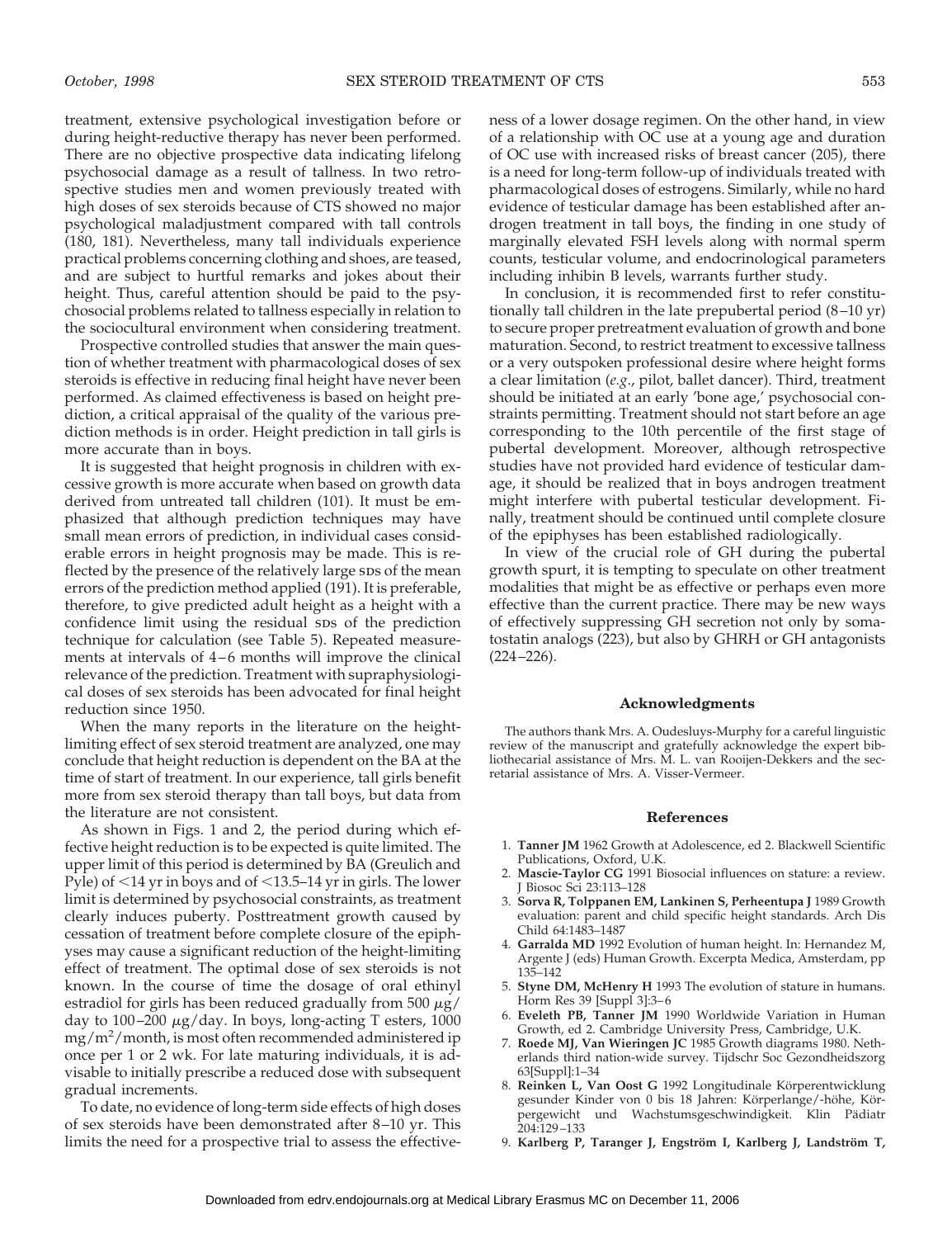Lichtenstein H, Lindström B, Svennberg-Redegren I 1976 Physical growth from birth to 16 years and longitudinal outcome of the study during the same age period. Acta Paediatr Scand Suppl 258:7–76

- 10. **Anonymous** 1993 Celostátni antropologicky vyzkum deti a mládeze v rece 1991 (Ceské zeme): Vybrané antropmetrické charakteristsiky. Cs Pediatr 48:621–630
- 11. **Andersen E, Hutchings B, Jansen J, Nyholm M** 1982 Højde og vaegt hos danske børn. Ugeskr Laeger 144:1760–1765
- 12. **Freeman JV, Cole TJ, Chinn S, Jones PRM, White EM, Preece MA** 1995 Cross sectional stature and weight reference curves for the UK, 1990. Arch Dis Child 73:17–24
- 13. **Hamill PV, Drizd TA, Johnson CL, Reed RB, Roche AF** 1977 NCHS growth curves for children birth-18 years. United States. Vital Health Stat [11] (165):i-iv, 1–74
- 14. Sempé M, Pédron G, Roy P 1979 Auxologie, Méthode et Séquences. Théraplix, Paris
- 15. **Galvan R** 1975 Somatometria pediatrica estudio semilongitudinal en niños de ciudad de méxico. Arch Invest Med 6[Suppl 1]
- 16. Neyzi O, Binyildiz P, Alp H 1978 Türk çocuklarinin persentil büyüme egrileri (0–17 yas). Ist Tip Fak Mecm 41 [Suppl 74]
- 17. **Lejarrage H, Orfila G** 1987 Estandares de peso y estatura para niñas y niños argentinos desde el nacimiento hasta la madurez. Arch Argent Pediatr 85:209–222
- 18. **Heun HY, Park SY** 1979 A study on physical growth and development and nutritional status of primary, middle and high school students in an urban area. Korean J New Med 22:55–62
- 19. **Dickerman Z, Loewinger J, Laron Z** 1984 The pattern of growth in children with constitutional tall stature from birth to age 9 years: a longitudinal study. Acta Paediatr Scand 73:530–536
- 20. **Albertsson-Wikland K, Rosberg S** 1988 Analyses of 24-hour growth hormone profiles in children: relation to growth. J Clin Endocrinol Metab 67:493–500
- 21. **Rochiccioli P, Messina A, Tauber MT, Enjaume C** 1989 Correlation of the parameters of 24-hour growth hormone secretion with growth velocity in 93 children of varying height. Horm Res 31: 115–118
- 22. **Brook CGD, Hindmarsh PC** 1992 The somatotropic axis in puberty. Endocrinol Metab Clin North Am 21:767–782
- 23. **Juul A, Bang P, Hertel NT, Main K, Dalgaard P, Jørgensen K, Müller J, Hall K, Skakkebaek NE** 1994 Serum insulin-like growth factor-I in 1030 healthy children, adolescents, and adults: relation to age, sex, stage of puberty, testicular size, and body mass index. Clin Endocrinol Metab 78:744-752
- 24. **Gourmelen M, Le Bouc Y, Girard F, Binoux M** 1984 Serum levels of insulin-like growth factor (IGF) and IGF binding protein in constitutionally tall children and adolescents. J Clin Endocrinol Metab 59:1197–1203
- 25. **Albertsson-Wikland K, Rosberg S, Karlberg J, Groth T** 1994 Analysis of 24-hour growth hormone profiles in healthy boys and girls of normal stature: relation to puberty. J Clin Endocrinol Metab 78:1195–1201
- 26. **Rosenfield RI, Furlanetto R, Bock D** 1983 Relationship of somatomedin-C concentrations to pubertal changes. J Pediatr 103:723–728
- 27. Zachmann M, Prader A, Sobel EH, Crigler Jr JF, Ritzén EM, Atarés **M, Ferrandez A** 1986 Pubertal growth in patients with androgen insensitivity: indirect evidence for the importance of estrogens in pubertal growth of girls. J Pediatr 108:694–697
- 28. **Eakman GD, Dallas JS, Ponder SW, Keenan BS** 1996 The effects of testosterone and dihydrotestosterone on hypothalamic regulation of growth hormone secretion. J Clin Endocrinol Metab 81: 1217–1223
- 29. **Garcia Blanco M, Evain Brion D** 1984 Studies in constitutionally tall adolescents: somatostatin decrease associated with growth hormone increase after TRH injection. Clin Endocrinol (Oxf) 21:459– 463
- 30. **Batrinos M, Georgiadis E, Panitsa-Faflia C, Stratigopoulos S** 1989 Increased GH response to GHRH in normal tall men. Clin Endocrinol (Oxf) 30:13–17
- 31. **Evain-Brion D, Garnier P, Schimpff RM, Chaussain JL, Job JC** 1983 Growth hormone response to thyrotropin-releasing hormone and oral glucose-loading tests in tall children and adolescents. J Clin Endocrinol Metab 56:429–432
- 32. **Tauber M, Pienkowski C, Rochiccioli P** 1994 Growth hormone secretion in children and adolescents with familial tall stature. Eur J Pediatr 153:311–316
- 33. **Hindmarsh PC, Stanhope R, Kendall BE, Brook CG** 1986 Tall stature: a clinical, endocrinological and radiological study. Clin Endocrinol (Oxf) 25:223–231
- 34. **Turner RT, Riggs BL, Spelsberg TC** 1994 Skeletal effects of estrogen. Endocr Rev 15:275–300
- 35. **Turner RT, Evans GL, Wakley GK** 1994 Reduced chondroclast differentiation results in increased cancellous bone volume in estrogen-treated growing rats. Endocrinology 134:461–466
- 36. Ohlsson C, Isgaard J, Törnell J, Nilsson A, Isaksson OGP, Lindahl **A** 1993 Endocrine regulation of longitudinal bone growth. Acta Paediatr Suppl 391:33–40
- 37. **Robinson ICAF, Carmignac DF, Fairhall KM** 1993 Growth hormone (GH) receptors, GH binding protein and GH: an autoregulatory system? Acta Paediatr Suppl 391:22–28
- 38. **Green H, Morikawa M, Nixon T** 1985 A dual effector theory of growth-hormone action. Differentiation 29:195–198
- 39. **Ohlsson C, Nilsson A, Isaksson O, Lindahl A** 1992 Growth hormone induces multiplication of the slowly cycling germinal cells of the rat tibial growth plate. Proc Natl Acad Sci USA 89:9826–9830
- 40. **Zapf J, Hunziker EB** 1994 The somatomedin hypothesis revisited: differential effects of growth hormone and IGF-I on skeletal growth of the rat *in vivo*. In: Baxter RC, Gluckman PD, Rosenfeld RG (eds) The Insulin-like Growth Factors and Their Regulatory Proteins. Excerpta Medica International Congress series, 1056. Elsevier, Amsterdam, pp 381–391
- 41. **Spagnoli A, Rosenfeld RG** 1996 The mechanisms by which growth hormone brings about growth: the relative contributions of growth hormone and insulin-like growth factors. Endocrinol Metab Clin North Am 25:615–631
- 42. **Giustina A, Wehrenberg WB** 1995 Influence of thyroid hormones on the regulation of growth hormone secretion. Eur J Endocrinol 133:646–653
- 43. **Ohlsson C, Nilsson A, Isaksson O, Bentham J, Lindahl A** 1992 Effects of tri-iodothyronine and insulin-like growth factor-I (IGF-I) on alkaline phosphatase activity, [<sup>3</sup>H]thymidine incorporation and IGF-I receptor mRNA in cultured rat epiphyseal chondrocytes. J Endocrinol 135:115–123
- 44. **Weiss RE, Refetoff S** 1996 Effect of thyroid hormone on growth: lessons from the syndrome of resistance to thyroid hormone. Endocrinol Metab Clin North Am 25:719–730
- 45. Klaus G, Merke J, Eing H, Hügel U, Milde P, Reichel H, Ritz E, **Mehls O** 1991 1,25(OH)2D3 receptor regulation and 1,25(OH)2D3 effects in primary cultures of growth cartilage cells of the rat. Calcif Tissue Int 49:340–348
- 46. **Econs MJ, Drezner MK** 1992 Bone disease resulting from inherited disorders of renal tubule transport and vitamin D metabolism. In: Coe FL, Favus MJ (eds) Disorders of Bone and Mineral Metabolism. Raven Press, New York, pp 935–950
- 47. **Mohan S, Baylink DJ** 1993 Characterization of the IGF regulatory system in bone. Adv Exp Med Biol 343:397–406
- 48. **Frank GR** 1995 The role of estrogen in pubertal skeletal physiology: epiphyseal maturation and mineralization of the skeleton. Acta Paediatr 84:627–630
- 49. **Caruso-Nicoletti M, Cassorla F, Skerda M, Ross JL, Loriaux DL, Cutler Jr GB** 1985 Short term, low dose estradiol accelerates ulnar growth in boys. J Clin Endocrinol Metab 61:896–898
- 50. **Klein KO, Baron J, Colli MJ, McDonnell DP, Cutler Jr GB** 1994 Estrogen levels in childhood determined by an ultrasensitive recombinant cell bioassay. J Clin Invest 94:2475–2480
- 51. **Marin G, Domene´ HM, Barnes KM, Blackwell BJ, Cassorla FG, Cutler Jr GB** 1994 The effects of estrogen priming and puberty on the growth hormone response to standardized treadmill exercise and arginine-insulin in normal girls and boys. J Clin Endocrinol Metab 79:537–541
- 52. **Klein KO, Martha Jr PM, Blizzard RM, Herbst T, Rogol AD** 1996 A longitudinal assessment of hormonal and physical alterations during normal puberty in boys II: estrogen levels as determined by ultrasensitive bioassay. J Clin Endocrinol Metab 81:3203–3207
- 53. **Ross JL, Long LM, Skerda M, Cassorla F, Kurtz D, Loriaux DL, Cutler Jr GB** 1986 Effect of low doses of estradiol on 6-month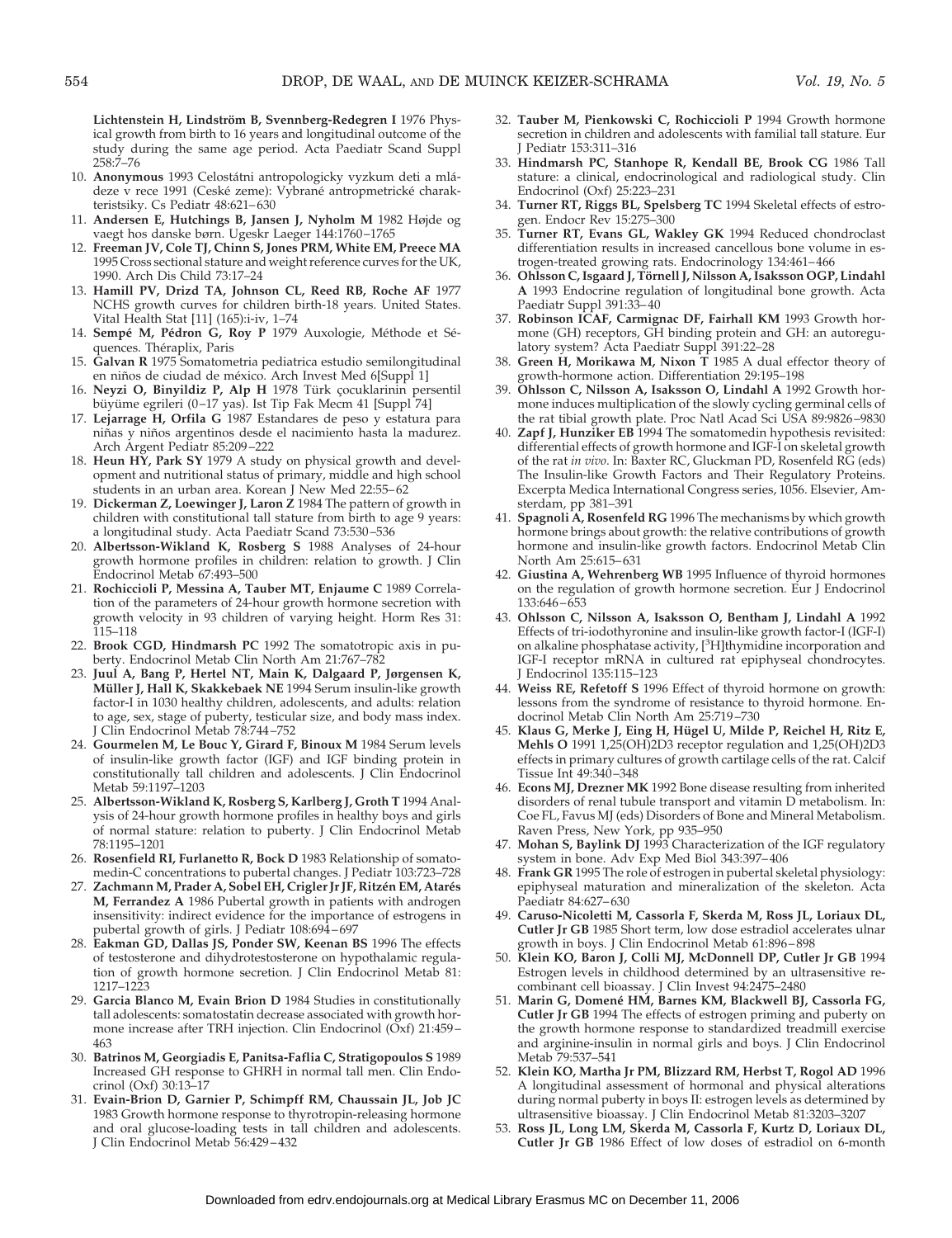growth rates and predicted height in patients with Turner syndrome. J Pediatr 109:950–953

- 54. **Ranke MB, Haug F, Blum WF, Rosendahl W, Attanasio A, Bierich JR** 1986 Effect on growth of patients with Turner's syndrome treated with low estrogen doses. Acta Endocrinol Suppl (Copenh) 279:153–156
- 55. **Vanderschueren-Lodeweyckx M, Massa G, Maes M, Craen M, Van Vliet G, Heinrichs C, Malvaux P** 1990 Growth-promoting effect of growth hormone and low dose ethinyl estradiol in girls with Turner's syndrome. J Clin Endocrinol Metab 70:122–126
- 56. **Oostdijk W, Rikken B, Schreuder S, Otten B, Odink R, Rouwe´ C, Jansen M, Gerver WJ, Waelkens J, Drop S** 1996 Final height in central precocious puberty after long term treatment with a slow release GnRH agonist. Arch Dis Child 75:292–297
- 57. Ritzén EM 1992 Pubertal growth in genetic disorders of sex hormone action and secretion. Acta Paediatr Suppl 383:22–25
- 58. **Laue L, Kenigsberg D, Pescovitz OH, Hench KD, Barnes KM, Loriaux DL, Cutler Jr GB** 1989 Treatment of familial male precocious puberty with spironolactone and testolactone. N Engl J Med 320:496–502
- 59. **Foster CM, Hopwood NJ, Hassing JM, Hale PM, Mendes T, Kelch RP, Beitins IZ** 1989 Nocturnal serum growth hormone concentration is not augmented by short-term testosterone infusion in pubertal boys. Pediatr Res 26:320–324
- 60. **Cemeroglu AP, Barkan AL, Kletter GB, Beitins IZ, Foster CM** 1997 Changes in serum immunoreactive and bioactive growth hormone concentrations in boys with advancing puberty and in response to a 20-hour estradiol infusion. J Clin Endocrinol Metab 82:2166–2171
- 61. **Van Den Bosch JSG, Smals AGH, Kloppenborg PWC, Valk IM** 1981 The effect of low dose oestrogens on short-term growth and concomitant biochemical phenomena in girls with tall stature. Acta Endocrinol (Copenh) 98:156–160
- 62. **Van Den Bosch JSG, Smals AGH, Pieters GFFM, Valk IM, Kloppenborg PWC** 1982 Instant growth inhibition by low dose oestrogens in excessively tall boys. Acta Endocrinol (Copenh) 100:327– 332
- 63. **Clemmons DR, Underwood LE, Ridgway EC, Kliman B, Kjellberg RN, Van Wyk JJ** 1980 Estradiol treatment of acromegaly: reduction of immunoreactive somatomedin-C and improvement in metabolic status. Am J Med 69:571–575
- 64. Svan H, Ritzén EM, Hall K, Johansson L 1991 Estrogen treatment of tall girls: dose dependency of effects on subsequent growth and IGF-I levels in blood. Acta Paediatr Scand 80:328–332
- 65. **Smith EP, Boyd J, Frank GR, Takahashi H, Cohen RM, Specker B, Williams TC, Lubahn DB, Korach KS** 1994 Estrogen resistance caused by a mutation in the estrogen-receptor gene in a man. N Engl J Med 331:1056–1061
- 66. **Conte FA, Grumbach MM, Ito Y, Fisher CR, Simpson ER** 1994 A syndrome of female pseudohermaphrodism, hypergonadotropic hypogonadism, and multicystic ovaries associated with missense mutations in the gene encoding aromatase (P450arom). J Clin Endocrinol Metab 78:1287–1292
- 67. **Malhotra A, Poon E, Tse WY, Pringle PJ, Hindmarsh PC, Brook CGD** 1993 The effects of oxandrolone on the growth hormone and gonadal axes in boys with constitutional delay of growth and puberty. Clin Endocrinol (Oxf) 38:393–398
- 68. **Keenan BS, Richards GE, Ponder SW, Dallas JS, Nagamani M, Smith ER** 1993 Androgen-stimulated pubertal growth: the effects of testosterone and dihydrotestosterone on growth hormone and insulin-like growth factor-I in the treatment of short stature and delayed puberty. J Clin Endocrinol Metab 76:996–1001
- 69. **Blanchard O, Tsagris L, Rappaport R, Duval-Beaupere G, Corvol M** 1991 Age-dependent responsiveness of rabbit and human cartilage cells to sex steroids *in vitro*. J Steroid Biochem Mol Biol 40:711–716
- 70. **Nasatzky E, Schwartz Z, Boyan BD, Soskolne WA, Ornoy A** 1993 Sex-dependent effects of 17-beta-estradiol on chondrocyte differentiation in culture. J Cell Physiol 154:359–367
- 71. **Schwartz Z, Nasatzky E, Ornoy A, Brooks BP, Soskolne WA, Boyan BD** 1994 Gender-specific, maturation-dependent effects of testosterone on chondrocytes in culture. Endocrinology 134:1640– 1647
- 72. **Gustafsson PO, Kasstrom H, Lindberg L, Olsson SE** 1975 Growth

and mitotic rate of the proximal tibial epiphyseal plate in hypophysectomized rats given estradiol and human growth hormone. Acta Radiol Suppl 344:69–74

- 73. **Breur GJ, VanEnkevort BA, Farnum CE, Wilsman NJ** 1991 Linear relationship between the volume of hypertrophic chondrocytes and the rate of longitudinal bone growth in growth plates. J Orthop Res 9:348–359
- 74. **Thorngren KG, Hansson LI** 1973 Cell kinetics and morphology of the growth plate in the normal and hypophysectomized rat. Calcif Tissue Res 13:113–129
- 75. **Whitson SW, Dawson LR, Jee WSS** 1978 A tetracycline study of cyclic longitudinal bone growth in the female rat. Endocrinology 103:2006–2010
- 76. **Strickland AL, Sprinz H** 1973 Studies of the influence of estradiol and growth hormone on the hypophysectomized immature rat epiphyseal cartilage growth plate. Am J Obstet Gynecol 115:471– 477
- 77. **Saggese G, Federico G, Cinquanta L** 1993 In vitro effects of growth hormone and other hormones on chondrocytes and osteoblast-like cells. Acta Paediatr Suppl 391:54–59
- 78. **McCarthy TL, Ji C, Shu H, Casinghino S, Crothers K, Rotwein P, Centrella M** 1997 17β-Estradiol potently suppresses cAMPinduced insulin-like growth factor-I gene activation in primary rat osteoblast cultures. J Biol Chem 272:18132–18139
- 79. **Tanner JM, Whitehouse RH, Marshall WA, Carter BS** 1975 Prediction of adult height from height, bone age, and occurrence of menarche, at ages  $\overline{4}$  to 16 with allowance for midparent height. Arch Dis Child 50:14–26
- 80. **Tanner JM, Whitehouse RH, Cameron N, Marshall W, Healy MJR, Goldstein H** 1983 Assessment of Skeletal Maturity and Prediction of Adult Height (TW2 Method), ed 2. Academic Press, London
- 81. **Bayley N, Pinneau S** 1952 Tables for predicting adult height from skeletal age: revised for use with the Greulich-Pyle hand standards. J Pediatr 40:423–441
- 82. **Cameron N** 1995 The prediction of adult height. In: Hauspie R, Lindgren G, Falkner F (eds) Essays on Auxology: Presented to James Mourilyan Tanner by Former Colleagues and Fellows. Castlemead Publications, Welwyn Garden City, U.K., pp 126–140
- 83. **Greulich WW, Pyle SI** 1959 Radiographic Atlas of Skeletal Development of the Hand and Wrist, ed 2. Stanford University Press, Stanford, CA
- 84. **Preece MA** 1988 Prediction of adult height: methods and problems. Acta Paediatr Scand Suppl 347:4–11
- 85. **Roche AF, Chumlea WC, Thissen D** 1988 The Skeletal Maturity of the Hand and Wrist: the FELS Method. Charles C Thomas, Springfield, IL
- 86. **Roche AF, Davila GH, Eyman SL** 1971 A comparison between Greulich-Pyle and Tanner-Whitehouse assessments of skeletal maturity. Radiology 98:273–280
- 87. **Kemperdick HF** 1981 Skelettalter-Bestimmung bei Kindern mit normalem und abweichendem Wachstumsverlauf. Fortschr Med 99:152–156
- 88. **King DG, Steventon DM, O'Sullivan MP, Cook AM, Hornsby VPL, Jefferson IG, King PR** 1994 Reproducibility of bone ages when performed by radiology registrars: an audit of Tanner and Whitehouse II *vs.* Greulich and Pyle methods. Br J Radiol 67:848– 851
- 89. **Zachmann M, Sobradillo B, Frank M, Frisch H, Prader A** 1978 Bayley-Pinneau, Roche-Wainer-Thissen, and Tanner height predictions in normal children and in patients with various pathologic conditions. J Pediatr 93:749–755
- 90. **Benso L, Vannelli S, Pastorin L, Angius P, Milani S** 1996 Main problems associated with bone age and maturity evaluation. Horm Res 45[Suppl 2]:42–48
- 91. **Gilli G** 1996 The assessment of skeletal maturation. Horm Res 45[Suppl 2]:49–52
- 92. **Cox LA** 1996 Tanner-Whitehouse method of assessing skeletal maturity: problems and common errors. Horm Res 45[Suppl 2]:53–55
- 93. **Tanner JM, Gibbons RD** 1994 Automatic bone age measurement using computerized image analysis. J Pediatr Endocrinol 7:141–145
- 94. **Tanner JM, Gibbons RD** 1994 A computerized image analysis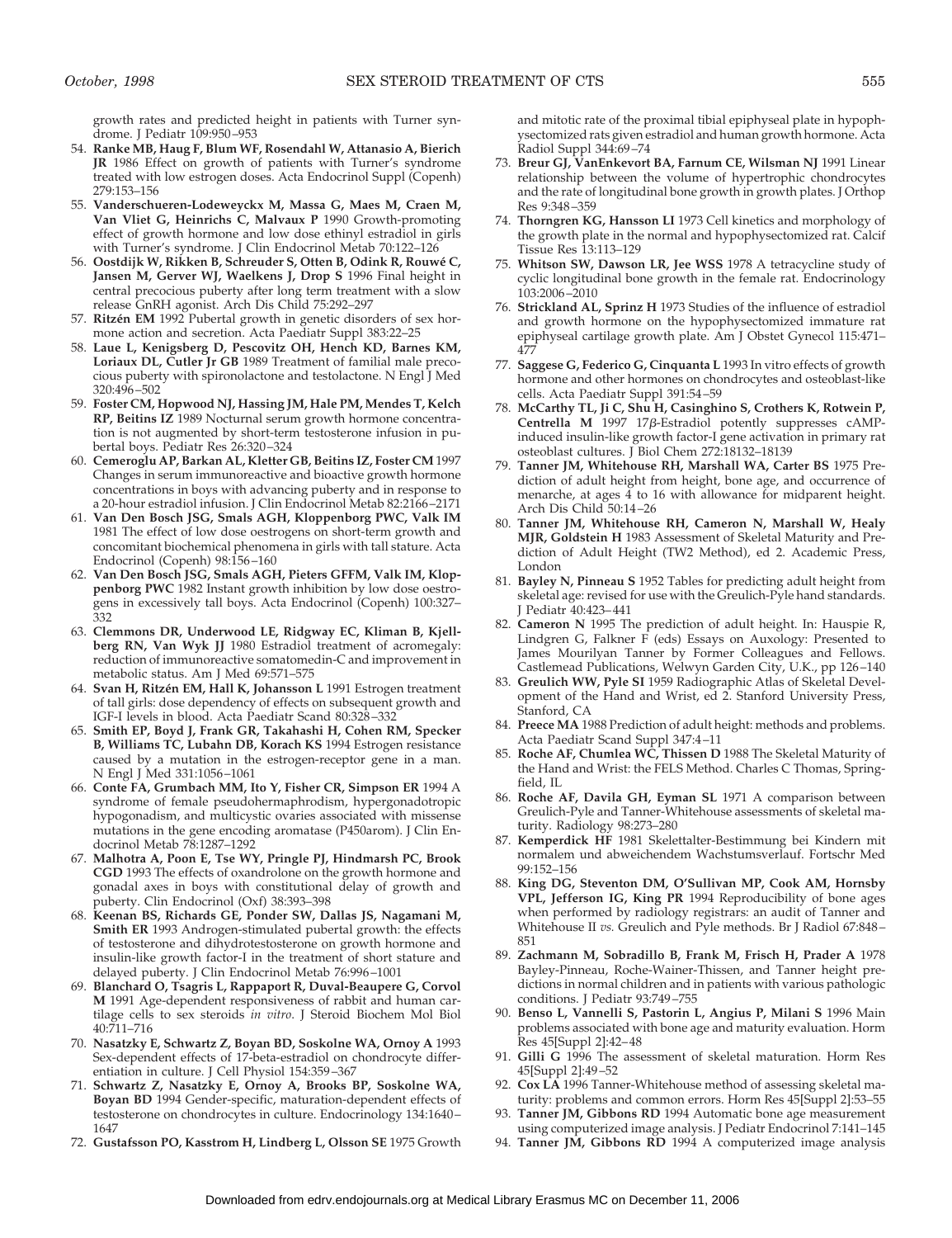system for estimating Tanner-Whitehouse 2 bone age. Horm Res 42:282–287

- 95. **Van Teunenbroek A, De Waal W, Roks A, Chinafo P, Fokker M, Mulder P, De Muinck Keizer-Schrama S, Drop S** 1996 Computeraided skeletal age scores in healthy children, girls with Turner syndrome, and in children with constitutionally tall stature. Pediatr Res 39:360–367
- 96. **Drayer NM, Cox LA** 1994 Assessment of bone ages by the Tanner-Whitehouse method using a computer-aided system. Acta Paediatr Suppl 406:77–80
- 97. **Gibbons RD, Patterson D** 1995 Application of computerized image analysis to estimating bone age. In: Hauspie R, Lindgren G, Falkner F (eds) Essays on Auxology: Presented to James Mourilyan Tanner by Former Colleagues and Fellows. Castlemead Publications, Welwyn Garden City, U.K., pp 106–118
- 98. **Zachmann M, Ferrandez A, Mu¨ rset G, Gnehm HE, Prader A** 1976 Testosterone treatment of excessively tall boys. J Pediatr 88:116–123
- 99. Brämswig JH, Schellong G, Borger HJ, Breu H 1981 Testosteron-Therapie hochwüchsiger Jungen: Ergebnisse bei 25 Jungen. Dtsch Med Wochenschr 106:1656–1661
- 100. **Bra¨mswig JH, Hermeling W, Von Petrykowski W, Schellong G** 1984 Comparison of height predictions with final adult height in boys with constitutional tall stature. In: Borms J, Hauspie R, Sand A, Susanne C, Hebbelinck M (eds) Human Growth and Development. Plenum Press, New York, pp 423–429
- 101. **De Waal WJ, Greyn-Fokker MH, Stijnen T, Van Gurp EA, Toolens AM, De Muinck Keizer-Schrama SMPF, Aarsen RSR, Drop SLS** 1996 Accuracy of final height prediction and effect of growth-reductive therapy in 362 constitutionally tall children. Clin Endocrinol Metab 81:1206-1216
- 102. **Joss EE, Temperli R, Mullis PE** 1992 Adult height in constitutionally tall stature: accuracy of five different height prediction methods. Arch Dis Child 67:1357–1362
- 103. Zachmann M, Ferrandez A, Mürset G, Prader A 1975 Estrogen treatment of excessively tall girls. Helv Paediatr Acta  $30:11-30$
- 104. **Reeser HM, Heremans GFP, Van Gelderen HH** 1979 Reduction of adult height in tall girls. Eur J Pediatr 132:37–41
- 105. **John G, Schellong G** 1980 Östrogentherapie hochwüchsiger Mädchen: Ergebnisse bei 71 Patientinnen. Monatsschr Kinderheilkd 128:545–550
- 106. **Schambach H, Nitschke U** 1985 Die Behandlung des konstitutionellen Hochwuchses bei Mädchen mit physiologischen Östrogendosen in der Präpubertät: Eine Alternative zur hochdosierten Östrogentherapie. Monatsschr Kinderheilkd 133:32–37
- 107. **Bartsch O, Weschke B, Weber B** 1988 Oestrogen treatment of constitutionally tall girls with 0.1 mg/day ethinyl oestradiol. Eur J Pediatr 147:59–63
- 108. **Ignatius A, Lenko HL, Perheentupa J** 1991 Oestrogen treatment of tall girls: effect decreases with age. Acta Paediatr Scand 80:712–717
- 109. **Joss EE, Zeuner J, Zurbrügg RP, Mullis PE** 1994 Impact of different doses of ethinyl oestradiol on reduction of final height in constitutionally tall girls. Eur J Pediatr 153:797–801
- 110. **Cameron N, Mirwald RL, Bailey DA, Davies PSW** 1985 The application of new height-prediction equations (Tanner-Whitehouse mark 2) to a sample of Canadian boys. Ann Hum Biol 12:233–239
- 111. **De Waal WJ, Stijnen T, Lucas IS, Van Gurp EAFJ, De Muinck Keizer-Schrama SMPF, Drop SLS** 1996 A new model to predict final height in constitutionally tall children. Acta Paediatr 85:889– 893
- 112. **Wettenhall HNB, Cahill C, Roche AF** 1975 Tall girls: a survey of 15 years of management and treatment. J Pediatr 86:602–610
- 113. **Prader A, Zachmann M** 1978 Treatment of excessively tall girls and boys with sex hormones. Pediatrics 62:1202–1210
- 114. **Bailey JD, Park E, Cowell C** 1981 Estrogen treatment of girls with constitutional tall stature. Pediatr Clin North Am 28:501–512
- 115. **Zachmann M** 1989 Use and risks of androgen therapy: replacement, constitutional delay, and tall stature. In: Forest MG (ed) Androgens in Childhood: Biological, Physiological, Clinical and Therapeutic Aspects. Pediatric and Adolescent Endocrinology. Karger, Basel, vol 19:247–263
- 116. **Hazebroek-Kampschreur AAJM, Hofman A, Van Dijk AP, Van Linge B** 1994 Determinants of trunk abnormalities in adolescence. Int J Epidemiol 23:1242–1247
- 117. **Hazebroek-Kampschreur AAJM, Hofman A, Van Dijk AP, Van Linge B** 1995 Two year cumulative incidence of trunk abnormalities in a school population in Rotterdam, The Netherlands. Eur J Public Health 5:220-222
- 118. **Schoevaart CE, Drop SLS, Otten BJ, Slijper FME, Degenhart HJ** 1990 Growth analysis up to final height and psychosocial adjustment of treated and untreated patients with precocious puberty. Horm Res 34:197–203
- 119. **Brauner R, Adan L, Malandry F, Zantleifer D** 1994 Adult height in girls with idiopathic true precocious puberty. J Clin Endocrinol Metab 79:415–420
- 120. **Ross JL, Cassorla FG, Skerda MC, Valk IM, Loriaux DL, Cutler Jr GB** 1983 A preliminary study of the effect of estrogen dose on growth in Turner's syndrome. N Engl J Med 309:1104–1106
- 121. **Bourguignon JP** 1988 Linear growth as a function of age at onset of puberty and sex steroid dosage: therapeutic implications. Endocr Rev 9:467–488
- 122. Von Puttkamer K, Bierich JR, Brugger F, Hirche W, Schönberg D 1977 Ostrogentherapie bei Mädchen mit konstistutionellem Hochwuchs: Erfolg und Wirkungsweise. Dtsch Med Wochenschr 102: 983–988
- 123. **Kuhn N, Blunck W, Stahnke N, Wiebel J, Willig RP** 1977 Estrogen treatment in tall girls. Acta Paediatr Scand 66:161–167
- 124. **Colle ML, Alperin H, Greenblatt RB** 1977 The tall girl: prediction of mature height and management. Arch Dis Child 52:118–120
- 125. **Bierich JR** 1978 Estrogen treatment of girls with constitutional tall stature. Pediatrics 62:1196–1201
- 126. **Willig RP, Christiansen D, Kuhn N, Schaefer E, Stahnke N** 1980 Voraussetzungen und Ergebnisse der Östrogenbehandlung extrem grosser Mädchen. Monatsschr Kinderheilkd 128:787-788
- 127. **Andersen H, Jacobsen BB, Kastrup KW, Krabbe S, Peitersen B, Petersen KE, Thamdrup E, Wichmann R** 1980 Treatment of girls with excessive height prediction: follow-up of forty girls treated with intramuscular estradiol and progesterone. Acta Paediatr Scand 69:293–297
- 128. Stöver B, Kollmann F 1982 Ergebnisse der Behandlung hochwüchsiger Mädchen mit conjugierten Östrogenen. Monatsschr Kinderheilkd 130:36–40
- 129. **Sorgo W, Scholler K, Heinze F, Heinze E, Teller WM** 1984 Critical analysis of height reduction in oestrogen-treated tall girls. Eur J Pediatr 142:260–265
- 130. Grüters A, Heidemann P, Schlüter H, Stubbe P, Weber B, Helge **H** 1989 Effect of different oestrogen doses on final height reduction in girls with constitutional tall stature. Eur J Pediatr 149:11–13
- 131. **Normann EK, Trygstad O, Larsen S, Dahl-Jørgensen K** 1991 Height reduction in 539 tall girls treated with three different dosages of ethinyloestradiol. Arch Dis Child 66:1275–1278
- 132. Brämswig JH, Von Lengerke HJ, Schmidt H, Schellong G 1988 The results of short-term (6 months) high-dose testosterone treatment on bone age and adult height in boys of excessively tall stature. Eur J Pediatr 148:104–106
- 133. **Bhasin S, Bremner WJ** 1997 Emerging issues in androgen replacement therapy. J Clin Endocrinol Metab 82:3–8
- 134. **Gooren LJG** 1994 A ten-year safety study of the oral androgen testosterone undecanoate. J Androl 15:212–215
- 135. Heinrich UE, Schönberg DK, Grulich-Henn J 1997 Short-term, high-dose testosterone treatment fails to reduce adult height in boys with constitutional tall stature. Eur J Pediatr 156:911–915
- 136. Brämswig JH, Nieschlag E, Schellong G 1984 Pituitary-gonadal function in boys after high dose testosterone treatment for excessively tall stature. Acta Endocrinol (Copenh) 107:97–103
- 137. **Matsumoto AM** 1990 Effects of chronic testosterone administration in normal men: safety and efficacy of high dosage testosterone and parallel dose-dependent suppression of luteinizing hormone, follicle-stimulating hormone, and sperm production. J Clin Endocrinol Metab 70:282–287
- 138. **Anonymous** 1990 Contraceptive efficacy of testosterone-induced azoospermia in normal men: World Health Organization Task Force on methods for the regulation of male fertility. Lancet 336: 955–959
- 139. **Sharpe RM** 1994 Regulation of spermatogenesis. In: Knobil E, Neill JD (eds) The Physiology of Reproduction, ed 2. Raven Press, New York, pp 1363–1434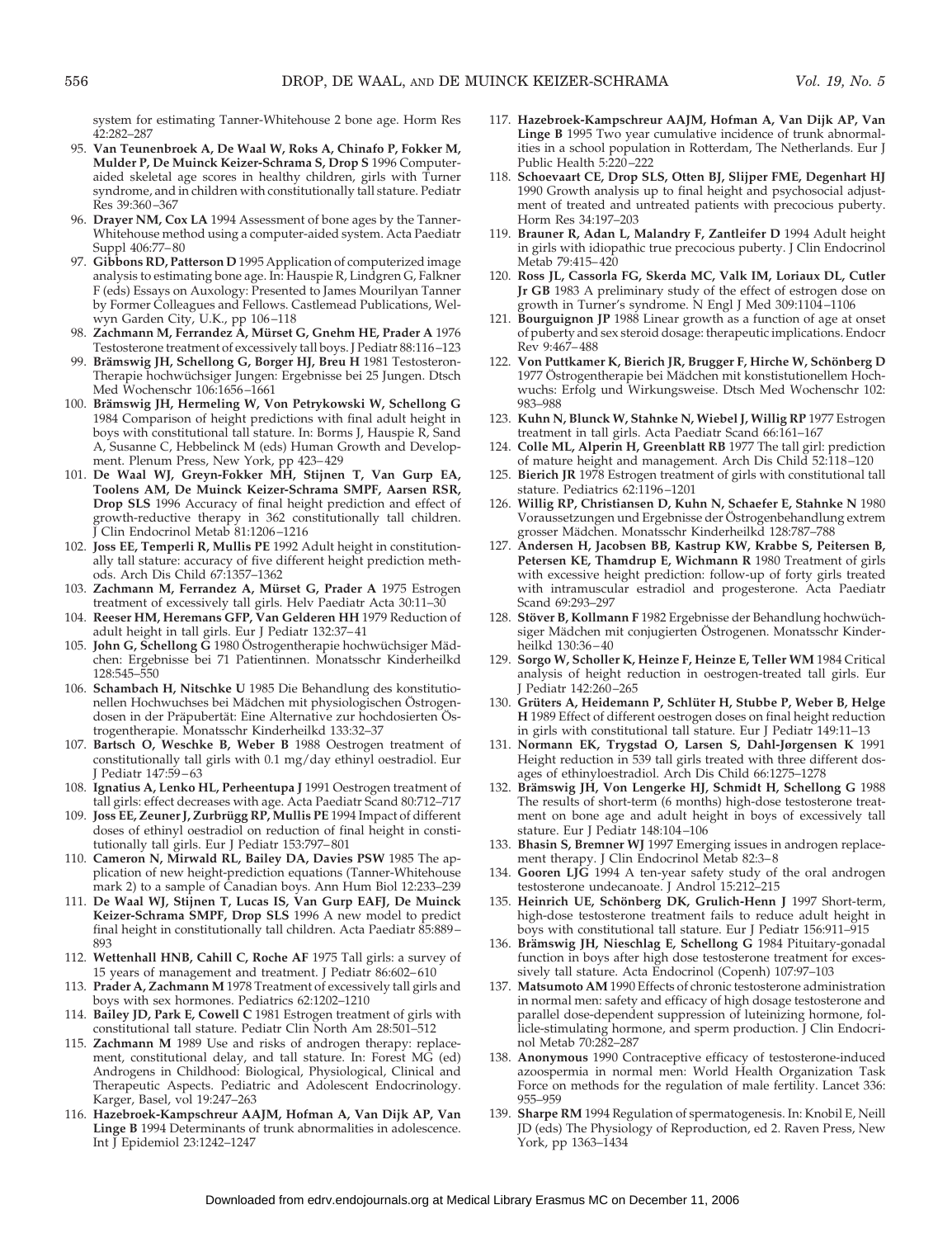- 140. Cortes D, Müller J, Skakkebaek NE 1987 Proliferation of Sertoli cells during development of the human testis assessed by stereological methods. Int J Androl 10:589–596
- 141. **De Kretser DM, McLachlan RI, Robertson DM, Wreford NG** 1992 Control of spermatogenesis by follicle stimulating hormone and testosterone. Baillieres Clin Endocrinol Metab 6:335–354
- 142. **Matsumoto AM, Bremner WJ** 1987 Endocrinology of the hypothalamic-pituitary-testicular axis with particular reference to the hormonal control of spermatogenesis. Baillieres Clin Endocrinol Metab 1:71–87
- 143. Müller J, Skakkebaek NE 1983 Quantification of germ cells and seminiferous tubules by stereological examination of testicles from 50 boys who suffered from sudden death. Int J Androl 6:143–156
- 144. **Steinberger E** 1971 Hormonal control of mammalian spermatogenesis. Physiol Rev 51:1–22
- 145. **Kulin HE, Frontera MA, Demers LM, Bartholomew MJ, Lloyd TA** 1989 The onset of sperm production in pubertal boys: relationship to gonadotropin excretion. Am J Dis Child 143:190–193
- 146. **Nielsen CT, Skakkebaek NE, Richardson DW, Darling JAB, Hunter WM, Jørgensen M, Nielsen A, Ingerslev O, Keiding N, Müller J** 1986 Onset of the release of spermatozoa (spermarche) in boys in relation to age, testicular growth, pubic hair, and height. Clin Endocrinol Metab 62:532-535
- 147. **Richardson DW, Short RV** 1978 Time of onset of sperm production in boys. J Biosoc Sci [Suppl 5]:15–25
- 148. **Schaefer F, Marr J, Seidel C, Tilgen W, Scharer K** 1990 Assessment of gonadal maturation by evaluation of spermaturia. Arch Dis Child 65:1205–1207
- 149. **Barham SS, Berlin JD** 1974 Fine structure and cytochemistry of testicular cells in men treated with testosterone propionate. Cell Tissue Res 148:159–182
- 150. **Heller CG, Nelson WO, Hill IB, Henderson E, Maddock WO, Jungck EC, Paulsen CA, Mortimore GE** 1950 Improvement in spermatogenesis following depression of the human testis with testosterone. Fertil Steril 1:415–420
- 151. **Jezek D, Simunic-Banek L, Pezerovic-Panijan R** 1993 Effects of high doses of testosterone propionate and testosterone enanthate on rat seminiferous tubules - a stereological and cytological study. Arch Toxicol 67:131–140
- 152. **Tricker J, Casaburi R, Storer TW, Clevenger B, Berman N, Shirazi A, Bhasin S** 1996 The effects of supraphysiological doses of testosterone on angry behavior in healthy eugonadal men: a clinical research center study. J Clin Endocrinol Metab 81:3754–3758
- 153. Lemcke B, Zentgraf J, Behre HM, Kliesch S, Brämswig JH, **Nieschlag E** 1996 Long-term effects on testicular function of highdose testosterone treatment for excessively tall stature. J Clin Endocrinol Metab 81:296–301
- 154. **De Waal WJ, Vreeburg JTM, Bekkering F, De Jong FH, De Muinck Keizer-Schrama SMPF, Drop SLS, Weber RFA** 1995 High dose testosterone therapy for reduction of final height in constitutionally tall boys: does it influence testicular function in adulthood? Clin Endocrinol (Oxf) 43:87–95
- 155. **Bergmann M, Behre HM, Nieschlag E** 1994 Serum FSH and testicular morphology in male infertility. Clin Endocrinol (Oxf) 40: 133–136
- 156. **Karpas AE, Matsumoto AM, Paulsen CA, Bremner WJ** 1983 Elevated serum follicle-stimulating hormone levels in men with normal seminal fluid analyses. Fertil Steril 39:333–336
- 157. **Jensen TK, Andersson AM, Hjollund NH, Scheike T, Kolstad H, Giwercman A, Henriksen TB, Ernst E, Bonde JP, Olsen J, Mc-Neilly A, Groome NP, Skakkebaek E** 1997 Inhibin B as a serum marker of spermatogenesis: correlation to differences in sperm concentration and follicle-stimulating hormone levels: a study of 349 Danish men. J Clin Endocrinol Metab 82:4059–4063
- 158. **Mauss J, Bo¨rsch G, Bormacher K, Richter E, Leyendecker G, Nocke W** 1975 Effect of long-term testosterone oenanthate administration on male reproductive function: clinical evaluation, serum FSH, LH, testosterone, and seminal fluid analyses in normal men. Acta Endocrinol (Copenh) 78:373–384
- 159. Willig RP, Hinkel GK, Brod R, Stahnke N, Müller-Möhring G, **Horn K, Schirren C** 1991 Long-term side effects on testicular and pituitary function following testosterone treatment for tall stature in boys. Acta Endocrinol Suppl (Copenh) 124[1]:36 (Abstract)
- 160. **Willig RP, Bettendorf M, Hinkel GK, Schwarz HP, Schulze W** 1992 Androgen treatment of tall stature during puberty may reduce sperm quality in adult life. Horm Res 37[Suppl 4]:3 (Abstract)
- 161. **Chehval MJ, Purcell MH** 1992 Deterioration of semen parameters over time in men with untreated varicocele: evidence of progressive testicular damage. Fertil Steril 57:174–177
- 162. **Gorelick JI, Goldstein M** 1993 Loss of fertility in men with varicocele. Fertil Steril 59:613–616
- 163. **Haans LCF, Laven JSE, Mali WPTM, Te Velde ER, Wensing CJG** 1991 Testis volumes, semen quality, and hormonal patterns in adolescents with and without a varicocele. Fertil Steril 56:731–736
- 164. **World Health Organization** 1992 The influence of varicocele on parameters of fertility in a large group of men presenting to infertility clinics. Fertil Steril 57:1289–1293
- 165. **Vine MF, Margolin BH, Morrison HI, Hulka BS** 1994 Cigarette smoking and sperm density: a meta-analysis. Fertil Steril 61:35–43
- 166. **Purvis K, Christiansen E** 1993 Infection in the male reproductive tract: impact, diagnosis and treatment in relation to male infertility. Int J Androl 16:1–13
- 167. **Yavetz H, Harash B, Paz G, Yogev L, Jaffa AJ, Lessing JB, Homonnai ZT** 1992 Cryptorchidism: incidence and sperm quality in infertile men. Andrologia 24:293–297
- 168. **Barratt CLR, Dunphy BC, Thomas EJ, Cooke ID** 1988 Semen characteristics of 49 fertile males. Andrologia 20:264–269
- 169. **Carlsen E, Giwercman A, Keiding N, Skakkebaek NE** 1992 Evidence for decreasing quality of semen during past 50 years. Br Med J 305:609–613
- 170. **Delemarre-Van De Waal HA** 1993 Induction of testicular growth and spermatogenesis by pulsatile, intravenous administration of gonadotrophin-releasing hormone in patients with hypogonadotrophic hypogonadism. Clin Endocrinol (Oxf) 38:473–480
- 171. **Hargreave TB** 1993 Varicocele a clinical enigma. Br J Urol 72: 401–408
- 172. **Laven JSE** 1991 The Varicocele: Experimental Animal Models and a Randomized Clinical Study in Adolescents. Ph.D. Thesis, Rijksuniversiteit, Utrecht, The Netherlands
- 173. Traupe H, Von Mühlendahl KE, Brämswig J, Happle R 1988 Acne of the fulminans type following testosterone therapy in three excessively tall boys. Arch Dermatol 124:414–417
- 174. **Commentz JC, Conrad C, Stahnke N, Willig RP** 1994 Priapism during testosterone treatment for reducing final height in tall stature. Horm Res 41:103 (Abstract)
- 175. **De Waal WJ, Torn M, De Muinck Keizer-Schrama SMPF, Aarsen RSR, Drop SLS** 1995 Long term sequelae of sex steroid treatment in the management of constitutionally tall stature. Arch Dis Child 73:311–315
- 176. **Hartmann AA, Burg G** 1989 Acne fulminans bei Klinefelter-Syndrom unter Testosteron: eine Nebenwirkung der Antihochwuchstherapie. Monatsschr Kinderheilkd 137:466–467
- 177. **Fyrand O, Fiskaadal HJ, Trygstad O** 1992 Acne in pubertal boys undergoing treatment with androgens. Acta Derm Venereol (Stockh) 72:148–149
- 178. Hinkel GK, Hanefeld M, Jaross W, Leonhardt W, Trübsbach A 1985 Effects of high doses of oestrogens and androgens on lipoproteins: observations in the treatment of excessive growth with sexual hormones. Exp Clin Endocrinol 86:17–25
- 179. **Braunstein GD** 1993 Gynecomastia. N Engl J Med 328:490–495
- 180. **De Waal WJ** 1996 Influencing the Extremes of Growth: Too Tall Too Small. Ph.D. Thesis, Erasmus Universiteit, Rotterdam, The **Netherlands**
- 181. **Binder G, Grauer ML, Wehner AV, Wehner F, Ranke MB** 1997 Outcome in tall stature: final height and psychological aspects in 220 patients with and without treatment. Eur J Pediatr 156:905–910
- 182. **Goldzieher MA** 1956 Treatment of excessive growth in the adolescent female. J Clin Endocrinol Metab 16:249–252
- 183. **Trygstad O** 1986 Oestrogen treatment of adolescent tall girls: short term side effects. Acta Endocrinol Suppl (Copenh) 279:170–173
- 184. **Freed SC** 1958 Suppression of growth in excessively tall girls. JAMA 166:1322–1323
- 185. **Greenwald P, Barlow JJ, Nasca PC, Burnett WS** 1971 Vaginal cancer after maternal treatment with synthetic estrogens. N Engl J Med 285:390–392
- 186. **Herbst AL, Ulfelder H, Poskanzer DC** 1971 Adenocarcinoma of